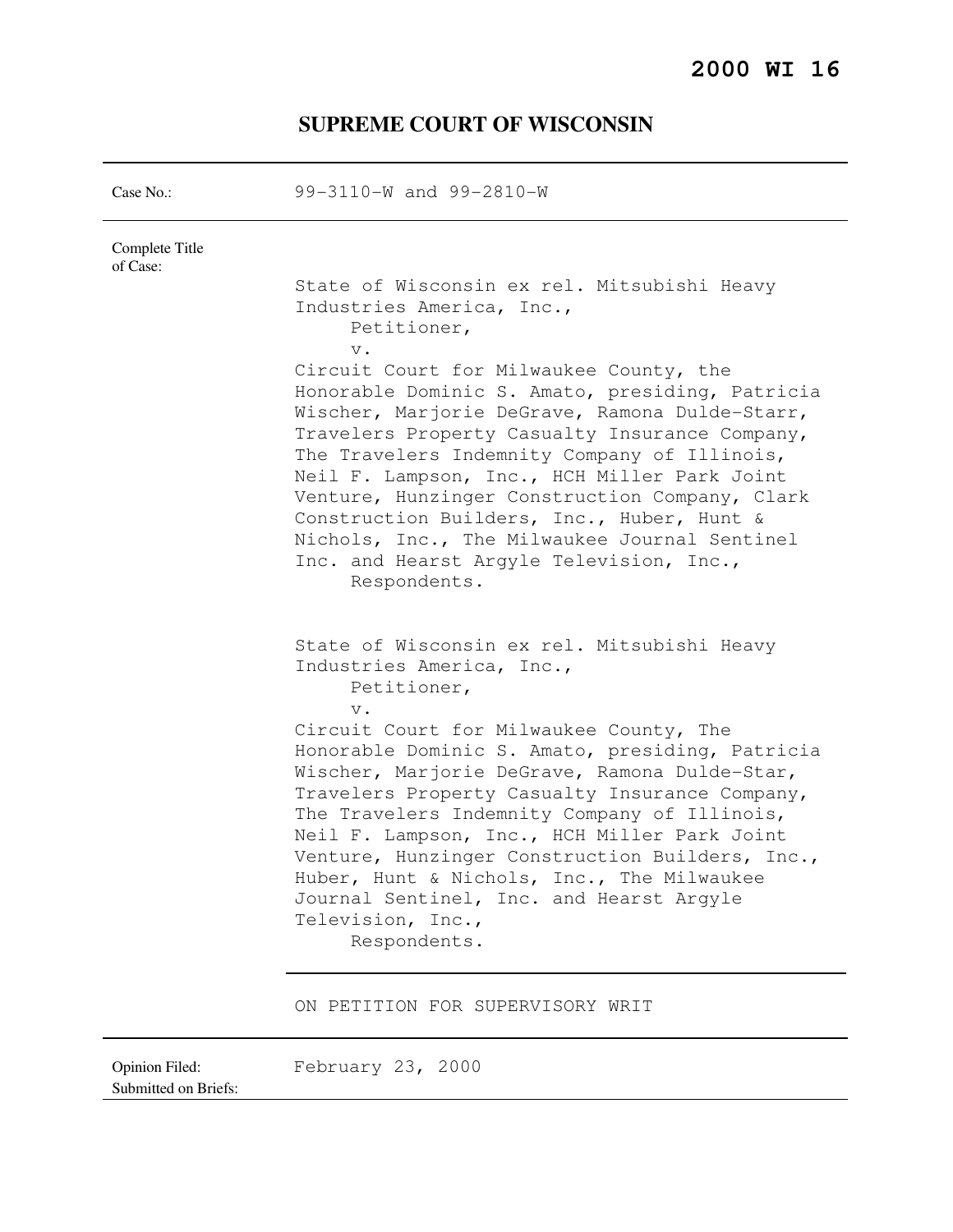| Oral Argument:                                                | December 14, 1999                         |
|---------------------------------------------------------------|-------------------------------------------|
| Source of APPEAL<br>COURT:<br><b>COUNTY:</b><br><b>JUDGE:</b> | Circuit<br>Milwaukee<br>Dominic S. Amato  |
| <b>JUSTICES:</b><br>Concurred:<br>Dissented:                  | ABRAHAMSON, C.J. concurs (opinion filed). |

Not Participating:

ATTORNEYS: For the petitioner there was oral argument by Ralph A. Weber and Reinhart, Boerner, Van Deuren, Norris & Rieselbach, SC., Milwaukee.

 For the respondent, The Milwaukee Journal Sentinel, Inc., there was oral argument by John A. Busch and Michael, Best & Friedrich, Milwaukee.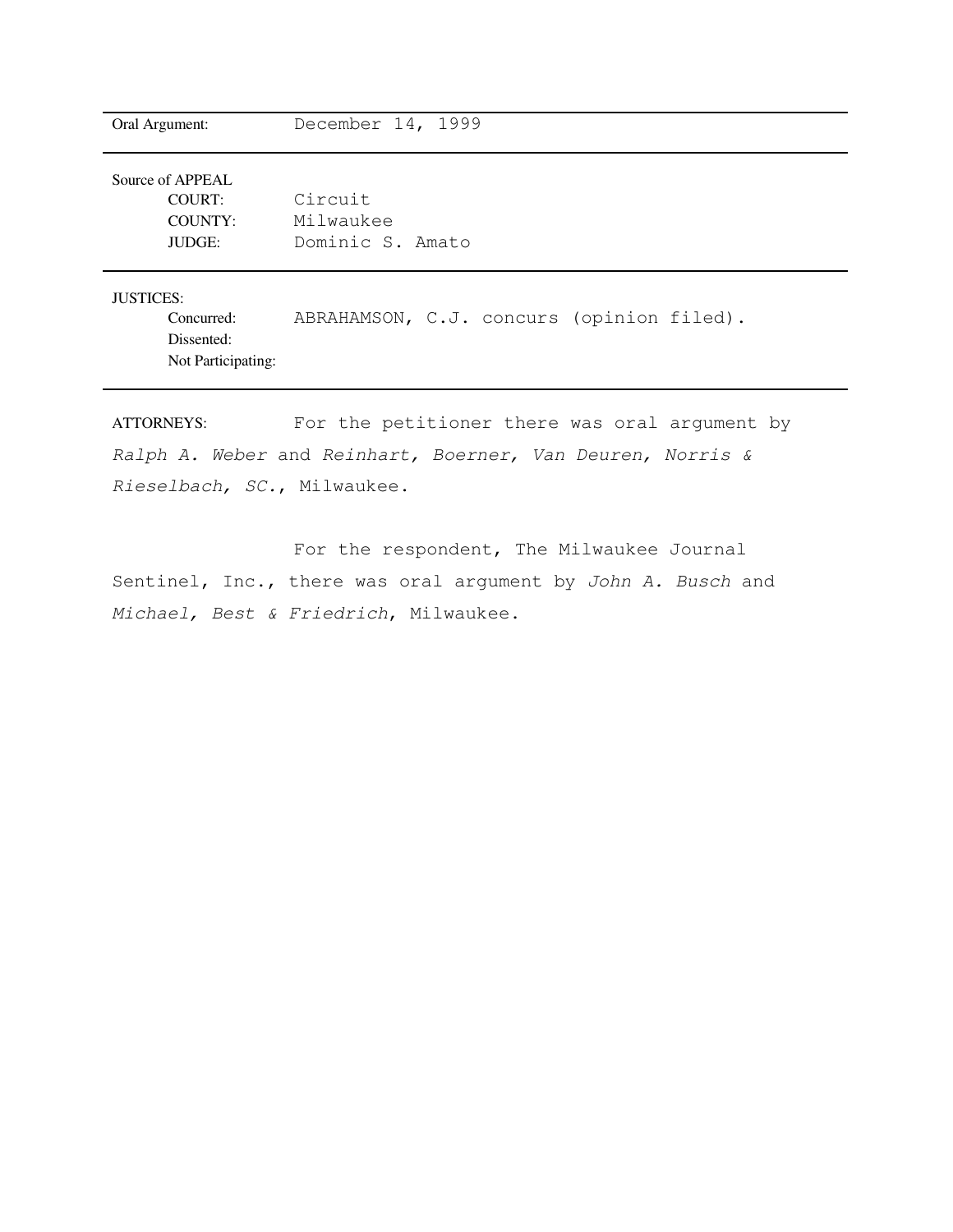#### NOTICE

**This opinion is subject to editing** and<br>ion. The final modification. The **version will appear in the bound volume of the official reports.** 

FILED

FEB 23, 2000

Cornelia G. Clark Acting Clerk of Supreme Court Madison, WI

Nos. 99-2810-W, 99-3110-W

STATE OF WISCONSIN THE STATE OF WISCONSIN THE STATE OF SUPREME COURT

**State ex rel. Mitsubishi Heavy Industries America, Inc.,** 

 **Petitioner,** 

 **v.** 

**Circuit Court for Milwaukee County, The Honorable Dominic S. Amato, presiding, Travelers Property Casualty Insurance Company, The Travelers Indemnity Company of Illinois, Neil F. Lampson, Inc., HCH Miller Park Joint Venture, Hunzinger Construction Company, Clark Construction Builders, Inc., Huber, Hunt & Nichols, Inc., The Milwaukee Journal Sentinel, Inc., Patricia Wischer, individually, and as Special Administrator of the Estate of Jeffrey A. Wischer, deceased, Marjorie DeGrave, individually and as Special Administrator of the Estate of William R. DeGrave, deceased and Ramona Dulde-Starr, individually and as Special Administrator of the Estate of Jerome W. Starr, deceased,** 

 $\overline{\phantom{a}}$  , and the set of the set of the set of the set of the set of the set of the set of the set of the set of the set of the set of the set of the set of the set of the set of the set of the set of the set of the s

 **Respondents.** 

**State ex rel. Mitsubishi Heavy Industries America, Inc.,** 

 **Petitioner,** 

 **v.**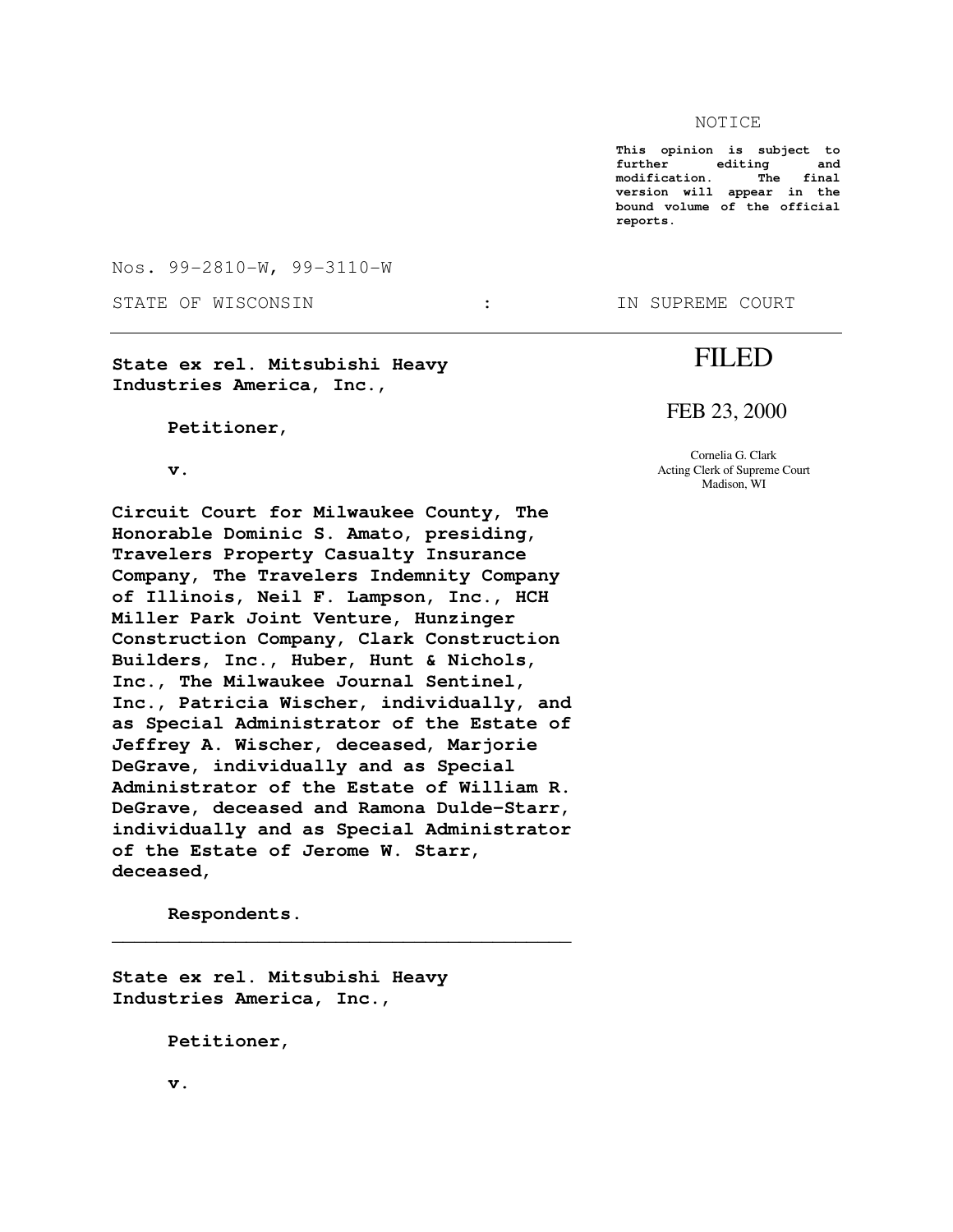**Circuit Court for Milwaukee County, The Honorable Dominic S. Amato, presiding, Patricia Wischer, Marjorie DeGrave, Ramona Dulde-Starr, Travelers Property Casualty Insurance Company, The Travelers Indemnity Company of Illinois, Neil F. Lampson, Inc., HCH Miller Park Joint Venture, Hunzinger Construction Builders, Inc., Huber, Hunt & Nichols, Inc., The Milwaukee Journal Sentinel, Inc. and Hearst Argyle Television, Inc.,** 

 **Respondents.** 

Petition for Supervisory Writ. Granted.

¶1 PER CURIAM Mitsubishi Heavy Industries America, Inc. (Mitsubishi) petitions this court to issue a supervisory writ directed to the Circuit Court for Milwaukee County, the Honorable Dominic Amato presiding. Mitsubishi challenges the circuit court's order dated October 29, 1999, which permitted the Milwaukee Journal Sentinel, Inc. (MJS) to intervene in the underlying negligence action. The order directed, among other things, that the parties "in possession of any deposition, transcript, deposition videotape or related exhibits . . .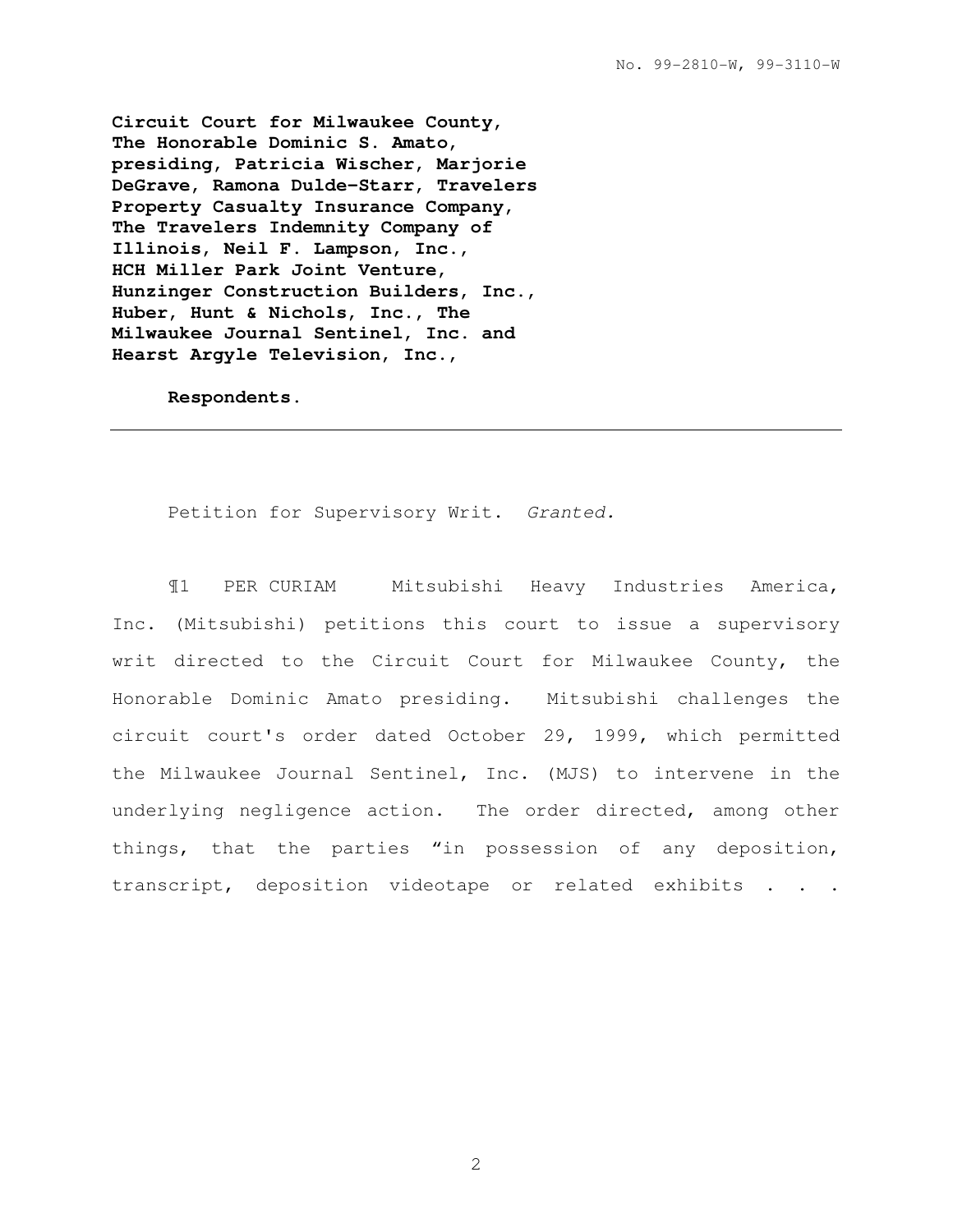provide copies of such materials upon request of Journal Sentinel Inc."<sup>1</sup>

¶2 The dispositive issue in this case is whether the circuit court erred in permitting MJS to intervene in this action and directing that MJS have access to unfiled, pretrial discovery materials the parties and their attorneys may have in their possession. We conclude that the Milwaukee Journal Sentinel, Inc. should not have been permitted to intervene as a matter of right to obtain access to unfiled, pretrial discovery materials. Accordingly, we grant this petition for supervisory writ.

¶3 On July 14, 1999, three ironworkers were killed when a construction crane collapsed while lifting a section of the retractable roof for the new stadium being constructed at Miller Park in Milwaukee. Subsequently, on August 12, 1999, the widows of the three deceased iron workers (plaintiffs) brought suit against Mitsubishi Heavy Industries America, Inc., the subcontractor for the construction of the retractable roof, and other entities alleging claims of negligence as well as claims for punitive damages.

e<br>S

 $1$  In addition to this petition for supervisory writ, Mitsubishi also simultaneously filed a petition for review of a court of appeals' November 23, 1999 decision denying its request for supervisory relief. Because this court now grants the petition for supervisory relief, Mitsubishi's alternative petition for review is unnecessary and is therefore dismissed. State ex rel. Newspapers v. Circuit Court, 124 Wis. 2d 499, 504 n. 2, 370 N.W.2d 209 (1985).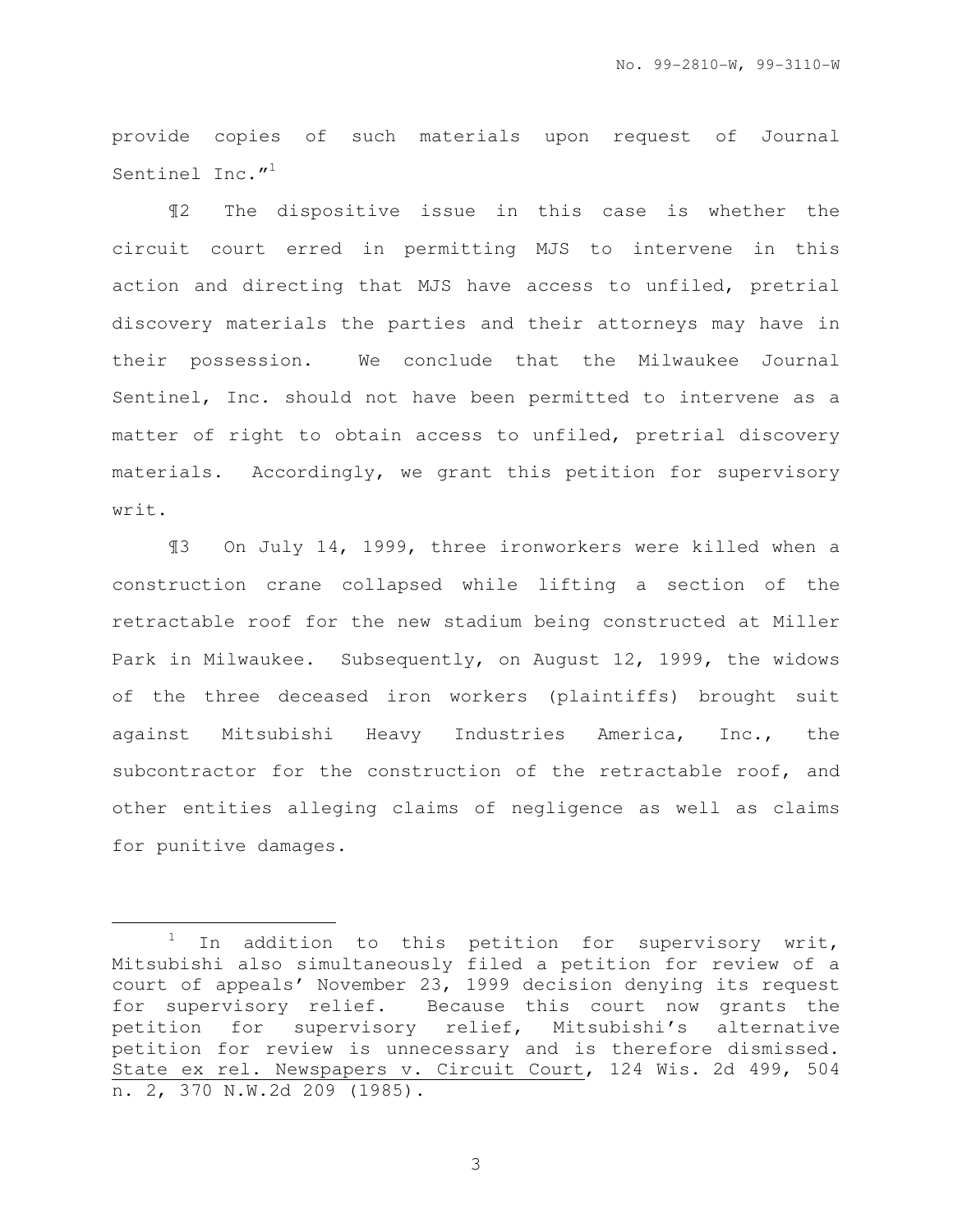¶4 The plaintiffs then served deposition subpoenas on five employees of Mitsubishi and scheduled oral, videotaped depositions of those employees beginning in the second week of October, 1999.

¶5 On October 1, 1999, Mitsubishi filed a motion in the circuit court seeking a protective order pursuant to Wis. Stat. § 804.01(3),<sup>2</sup> and a stay of the depositions of its five employees until investigations by the Milwaukee County District Attorney's Office and Occupational Safety and Health Administration (OSHA) had concluded and the possibility of criminal prosecution had passed. The circuit court, after a hearing, imposed what it referred to as a "gag order" directing that the depositions of the five Mitsubishi employees be sealed, that the parties and their attorneys be subject to the gag order and not reveal to the public or press the contents of those depositions, and that the gag order remain in effect for 30 days after the employees' depositions were completed after which Mitsubishi would have to demonstrate that the depositions of the five employees should remain sealed.

¶6 At a subsequent scheduling conference held on October 15, 1999, the court explained that the gag order

e<br>S

 $2$  Wisconsin Stat. § 804.01(3) provides in pertinent part:

**<sup>(3)</sup> Protective Orders**. (a) Upon motion by a party or by the person from whom discovery is sought, and for good cause shown, the court may make any order which justice requires to protect a party or person from annoyance, embarrassment, oppression, or undue burden or expense. . . .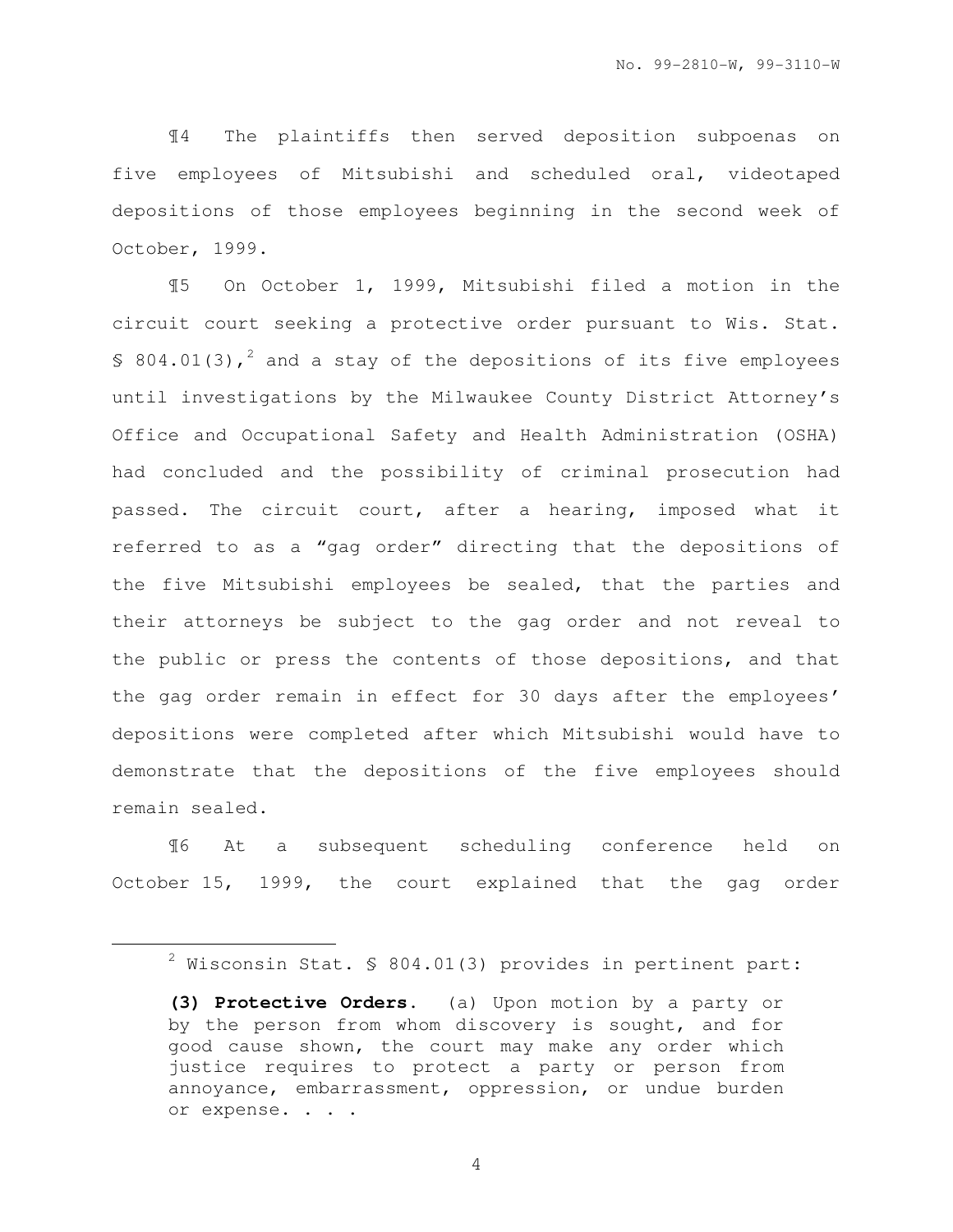remained in place with respect to the depositions of the five Mitsubishi employees, but that the order did not apply to any other depositions. The court reiterated that the gag order would not remain in place indefinitely, but that within 30 days after the depositions of the five Mitsubishi employees had been completed, the gag order would be lifted unless Mitsubishi gave sufficient reasons why the order should remain in effect.

¶7 On October 18, 1999, the scheduled deposition of an employee of Neil F. Lampson, Inc., the lessor of the crane and one of the named defendants in the underlying action, was held. A representative from MJS appeared at that deposition and requested that he be allowed to attend and be given copies of the transcript. Because there was confusion and disagreement between the parties about the extent of the court's gag order, this request was denied and MJS's representative was told to seek court permission to gain access to the depositions.

¶8 The next day, October 19, 1999, MJS filed a motion in the circuit court to intervene as a matter of right in the underlying action pursuant to Wis. Stat. § 803.09(1). MJS claimed that it had a right to intervene for the purpose of protecting the public's interest in disclosure of the discovery proceedings. MJS also sought clarification of the existing gag order, review of the documents sealed by the circuit court, release of the videotapes and transcripts of depositions, and the right to attend or view other depositions.

¶9 Mitsubishi opposed these requests asserting that Wisconsin law does not give the public a right to examine before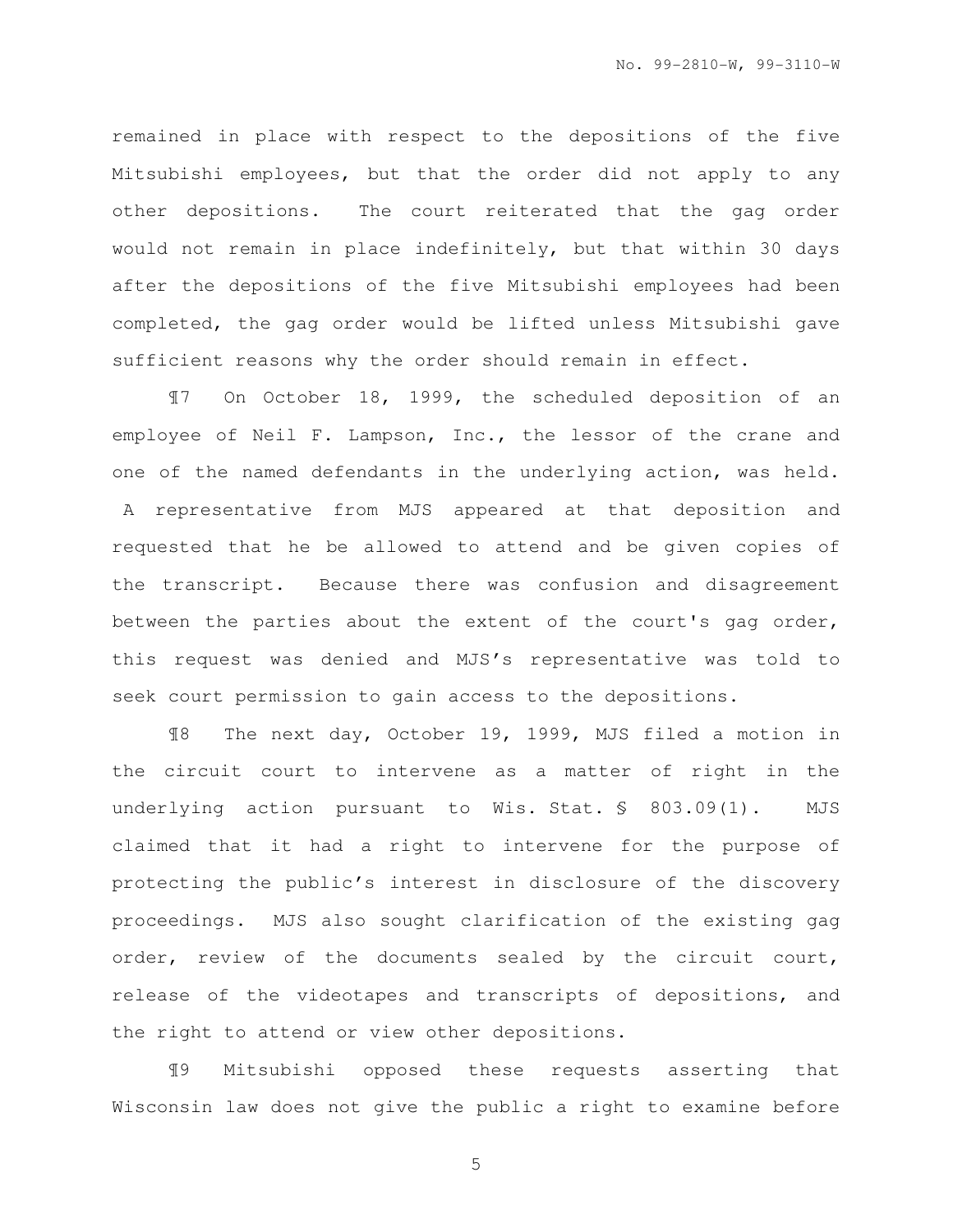trial depositions or discovery materials and therefore, MJS had no right to intervene in the underlying circuit court action. Mitsubishi also asserted that media representatives have no right to attend depositions. Noting that the existing gag order only applied to the depositions of its five employees, Mitsubishi maintained that there was "good cause" for such order. Mitsubishi asked the court to deny MJS's motions; however, Mitsubishi did not ask the circuit court for affirmative relief in the form of a new protective order pursuant to Wis. Stat. § 804.01(3) to apply to discovery and depositions of individuals other than its five employees.

¶10 At the October 21, 1999 hearing on the motions, MJS's attorneys clarified that the newspaper was not contesting the existing gag order insofar as it related to the depositions of the five Mitsubishi employees; according to MJS, it wanted the gag order clarified so that lawyers for the parties would not be prevented from voluntarily discussing with MJS's representatives their theories and the facts of the case. Furthermore, MJS asserted it wanted access to the transcripts and videotapes of individuals other than the five Mitsubishi employees, and MJS wanted the right to attend the depositions if invited by any of the parties.

¶11 Mitsubishi reiterated its opposition and again asserted that members of the media have no right to attend discovery depositions in civil actions, nor does the media have a right of pretrial access to discovery materials, including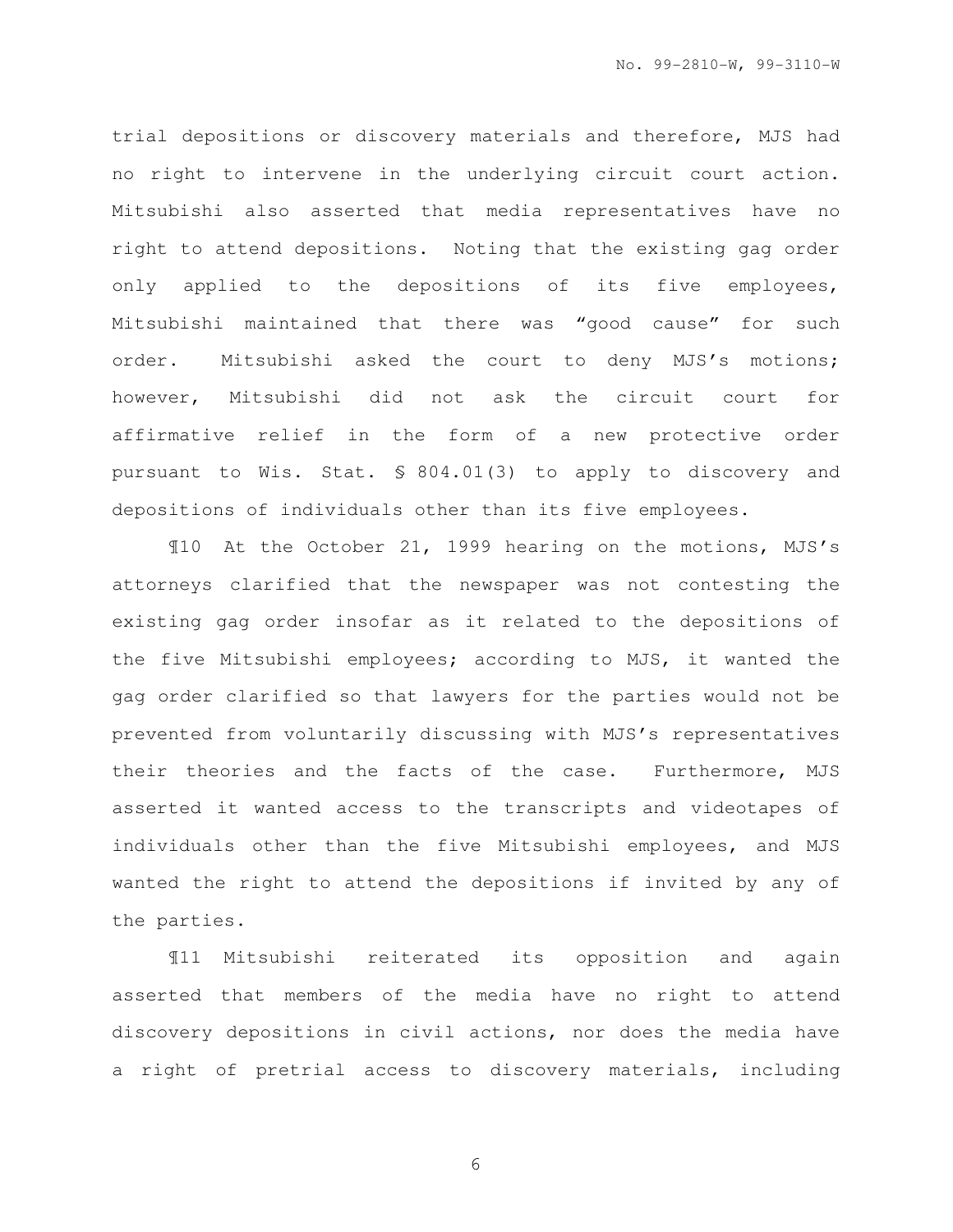deposition transcripts, until those transcripts are filed with the court.

¶12 The circuit court explained that the only gag order in effect in this matter related to the depositions of the five Mitsubishi employees. Then the court ruled that the press had a right of access to information obtained in the course of discovery proceedings and that the only way such access could be denied would be if a timely motion for protective order were brought.<sup>3</sup>

based upon the request of the press, I'm going to allow them access to all papers except the current gag order on the five Mitsubishi depositions, with the sunset date, knowing if they don't come in and ask for relief, there'll also be access to those depositions.

The lawyers who hold these depositions are custodians of public records of the court in this civil action. You're going to have to make available those depositions and documents upon reasonable time, upon reasonable notice, upon reasonable request. And the party requesting will have to bear all the expense.

There is no gag order preventing anybody from talking to anyone else. . . .

So outside of the video depositions of the Mitsubishi employes . . . that is the only gag order in effect.

. . .

e<br>S

That it's the judgment of this court, under First Amendment protections, because this is a public forum, and these documents are public records, that those documents held by the lawyers in the form of (continued)

 $3$  In the oral ruling from the bench, the court stated: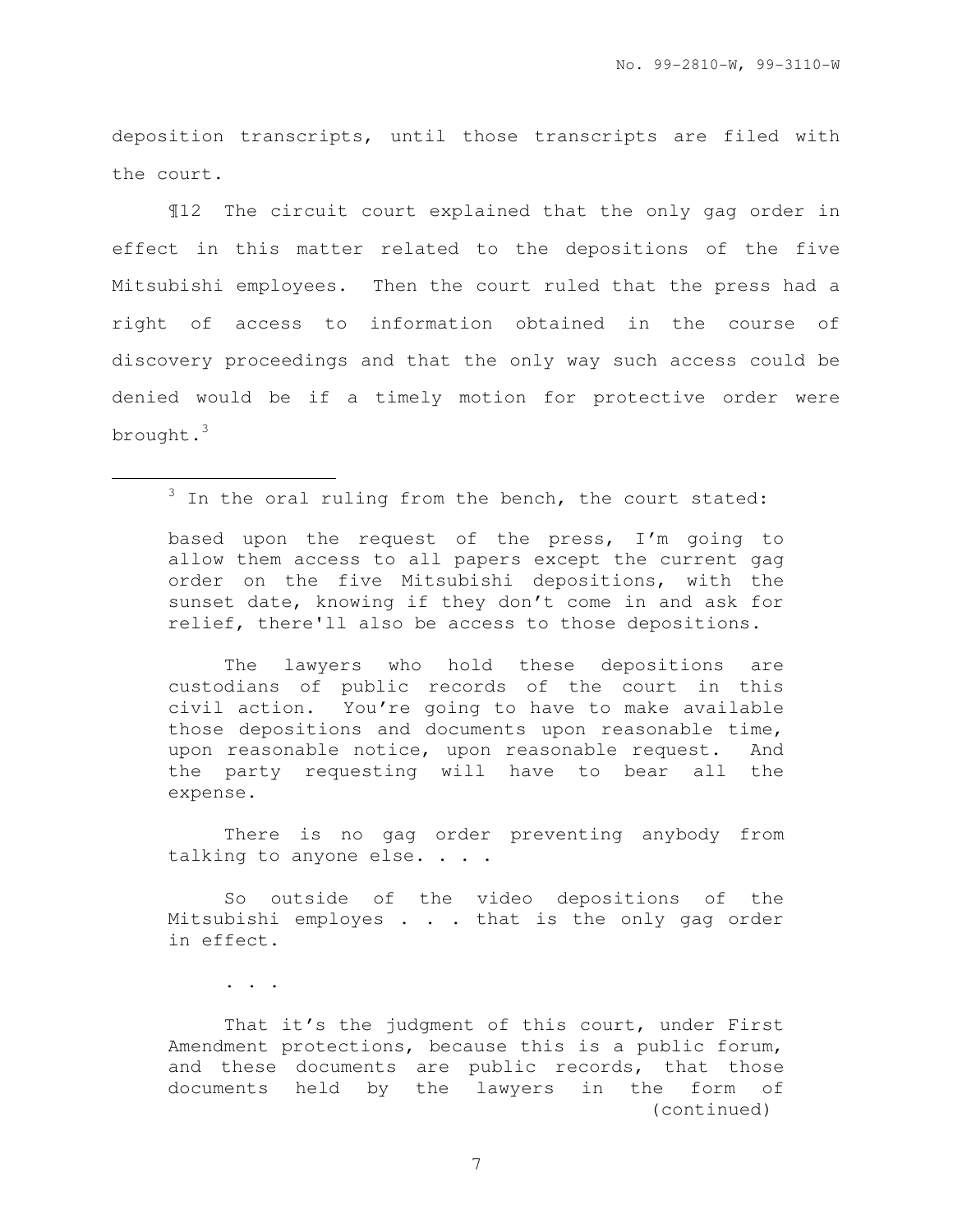¶13 The circuit court's oral ruling was subsequently reduced to written form and entered on October 29, 1999. That October 29th order, which is the subject of this petition for supervisory writ, provides:

1. Journal Sentinel Inc. has the right to intervene for the limited purpose of establishing its interest relative to the requested relief, but the Journal Sentinel Inc. is not to be a formal party to this action.

2. Parties in this action in possession of any deposition, transcript, deposition videotape or related exhibits, except for those of the five employees of Mitsubishi . . . are to provide copies of such materials upon request of Journal Sentinel Inc. The cost of providing the materials shall be borne by Journal Sentinel Inc.

3. No gag order exists on any party or counsel regarding this case except on such information that is directly related to the testimony of the five employees of Mitsubishi. . . .

4. This order does not require any attorney to provide copies of their work product.

5. Upon the invitation of the host of a deposition, a representative of Journal Sentinel, Inc. may attend or contemporaneously view, but may not participate in, any deposition. . . . If a party opposes the viewing, the party in opposition may bring a motion before this court to show good cause for protection.

¶14 Mitsubishi thereafter filed a petition for supervisory writ in the court of appeals asking that the circuit court be prohibited from enforcing the October 29th order. On

depositions can be accessed by anyone, at their expense, upon reasonable notice and paying for reasonable costs.

e<br>S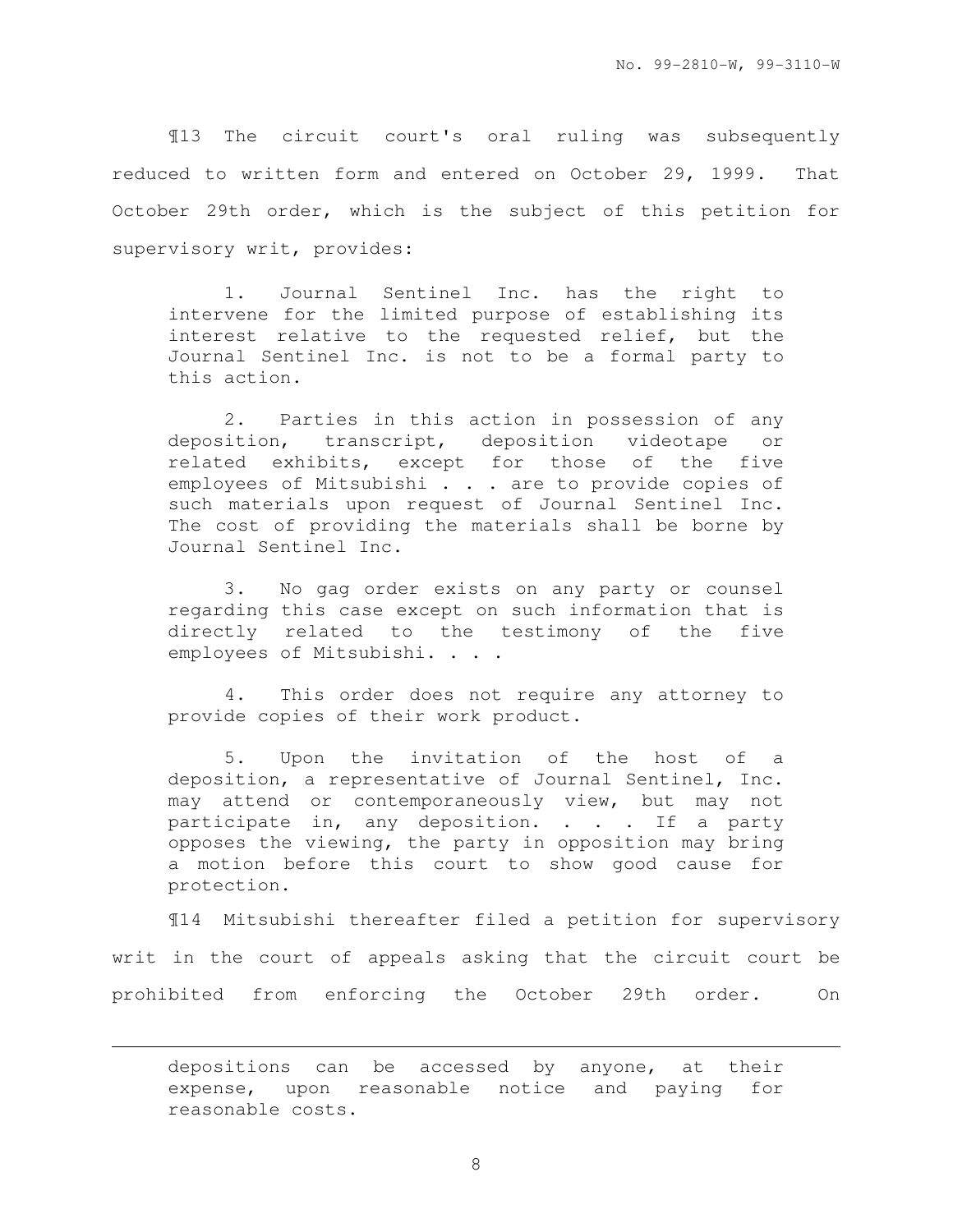November 23, 1999, the court of appeals denied Mitsubishi's petition for supervisory relief. The court of appeals distilled Mitsubishi's arguments to two primary contentions: (1) MJS does not meet the criteria for intervention under Wis. Stat. § 803.09; and (2) deposition transcripts, videotapes and exhibits that are not yet on file in the circuit court are not court records and as such are not subject to court ordered release.

¶15 With respect to Mitsubishi's challenge to allowing MJS to intervene, the appellate court agreed with Mitsubishi's argument that the two primary cases relied on by MJS to support its intervention request, State ex rel. Bilder v. Delavan Tp., 112 Wis. 2d 539, 334 N.W.2d 252 (1983), and C.L. v. Edson, 140 Wis. 2d 168, 409 N.W.2d 417 (Ct. App. 1987), were distinguishable because those cases involved a newspaper's request for access to court documents after settlement of the underlying litigation. In contrast, MJS's intervention request in this case sought access to pretrial discovery materials generated by the litigation but not yet on file in the circuit court. Nevertheless, the appellate court concluded that Mitsubishi had not met the stringent standards for supervisory relief because there was no showing by Mitsubishi that the circuit court's decision permitting MJS limited intervention for the purpose of obtaining access to pretrial discovery documents plainly violated a clear legal duty. Dressler v. Racine County Circuit Court, 163 Wis. 2d 622, 630, 472 N.W.2d 532 (Ct. App. 1991).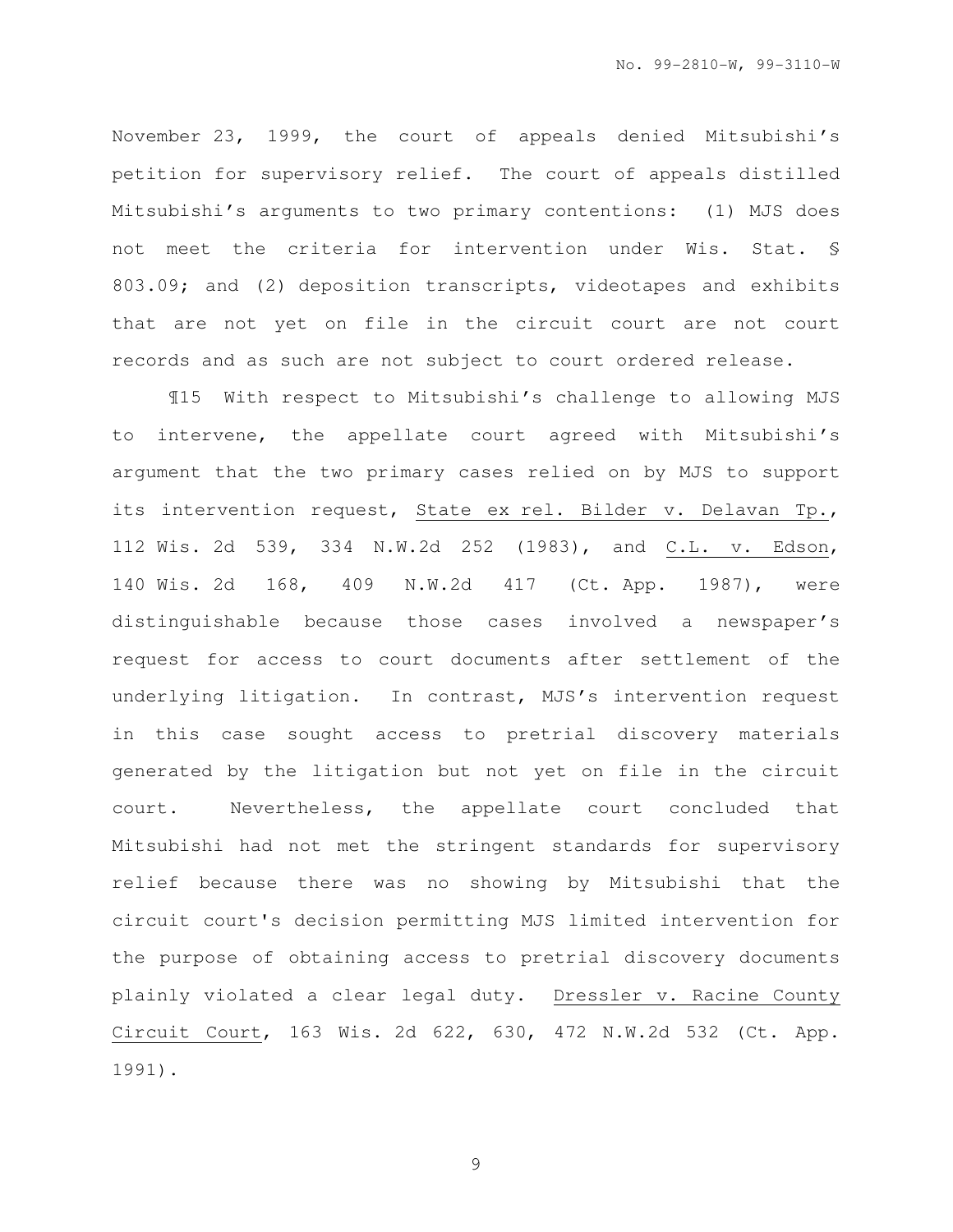¶16 With respect to Mitsubishi's second argument--that discovery depositions not yet on file in the circuit court are not court records to which the court may grant access--the court of appeals again noted that there was no controlling statute or case law stating that such materials are not court records and cannot be released to an intervening party. Describing Mitsubishi's arguments as raising an "interesting legal theory," the court of appeals nonetheless concluded that Mitsubishi had not demonstrated that the circuit court had violated clear controlling authority. Therefore, the court held that supervisory relief was unavailable.<sup>4</sup>

¶17 Mitsubishi then filed with this court a petition for supervisory writ and an alternative petition for review of the court of appeals' November 23, 1999 decision. Mitsubishi's request to stay the effect of the October 29th circuit court order and the November 23rd court of appeals' decision was granted until further order of this court, and MJS was ordered to respond to Mitsubishi's petition for supervisory relief. This court has now heard oral argument on the petition and response. For the reasons explained below, we grant Mitsubishi's petition for supervisory relief concluding, after a de novo review, Bilder, 112 Wis. 2d at 549, that MJS should not be permitted to intervene in the underlying action for even the limited purpose of seeking access to pretrial discovery

 $4$  The court of appeals also denied Mitsubishi's alternative request that it be granted permissive appeal of the court of appeals' October 29th order.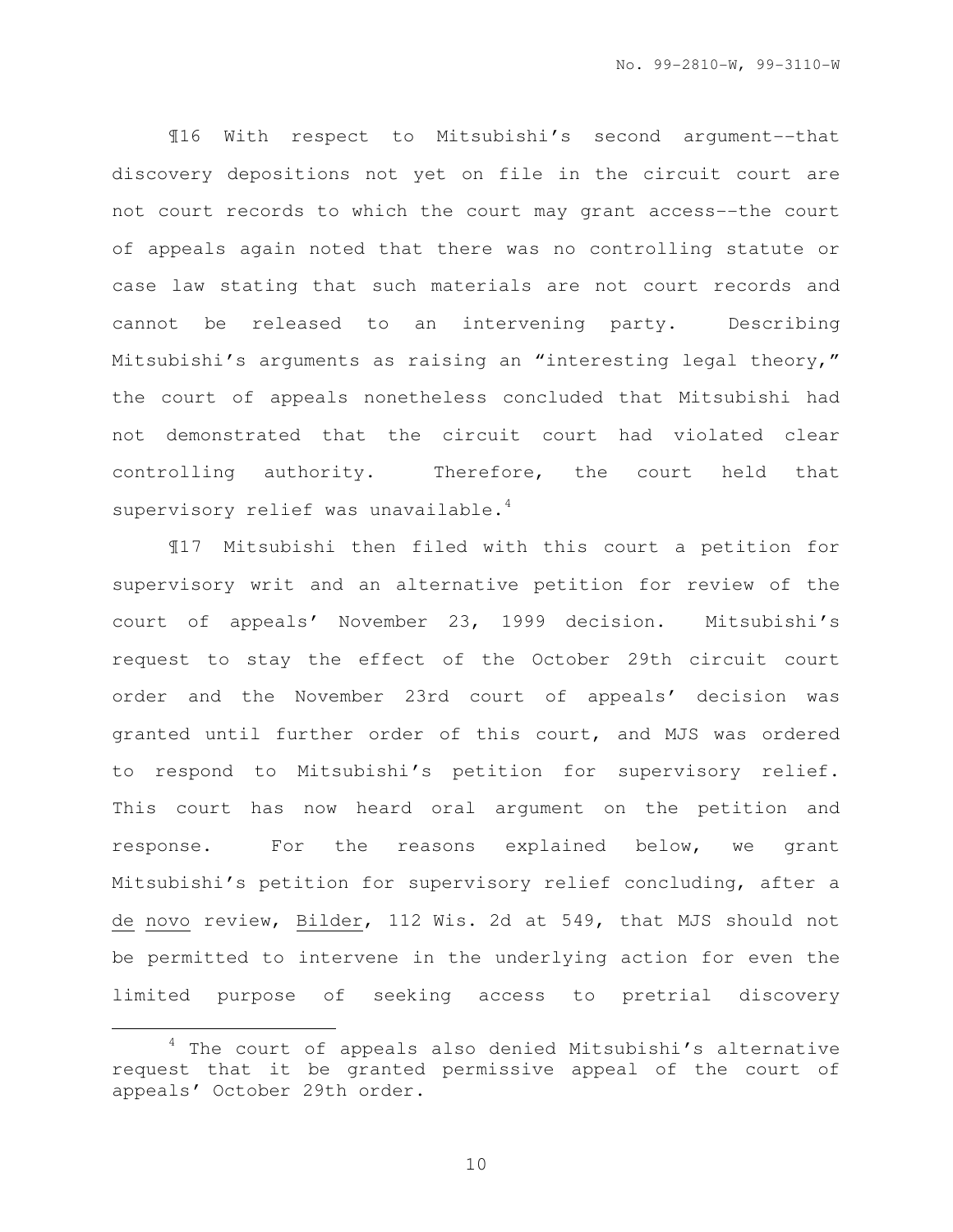material. We emphasize that this is a right of access case, not a right to disseminate case, and we hold that neither the public nor the press have either a common law or First Amendment right of access to unfiled pretrial discovery materials which remain in the custody and control of the parties to the litigation.

### **ACCESS TO DISCOVERED INFORMATION**

#### The Common Law

¶18 Neither the press nor the public have a common law right to examine discovery materials as they are being generated in the course of pretrial discovery in a civil action. The access rights of news media and the general public are identical in scope. Estes v. Texas, 381 U.S. 532, 540 (1965); Houchins v. KQED, Inc., 438 U.S. 1 (1978); City of Oak Creek v. King, 148 Wis. 2d 532, 549, 436 N.W.2d 285 (1989). While the press and the public jointly possess a common law right to inspect and copy judicial records and public documents, Nixon v. Warner Communications, Inc., 435 U.S. 589, 597, 98 S.Ct. 1306, 1311, 55 L. Ed. 2d 570 (1978); Bilder, 112 Wis. 2d at 546; C.L. v. Edson, 140 Wis. 2d at 177; Wis. Stats. §§ 19.32(1) and 59.20(1); State ex rel. Youmans v. Owens, 28 Wis. 2d 672, 677, 137 N.W.2d 470 (1965), this court has never held that private documents collected during discovery are "judicial records;" in fact, there is substantial case authority to the contrary. United States v. Anderson, 799 F.2d 1438, 1441 (11th Cir. 1986); In Re Alexander Grant and Co. Litigation, 820 F.2d 352, 355 (11th Cir. 1987); Anderson v. Crayovac, Inc., 805 F.2d 1, 13 (1st Cir.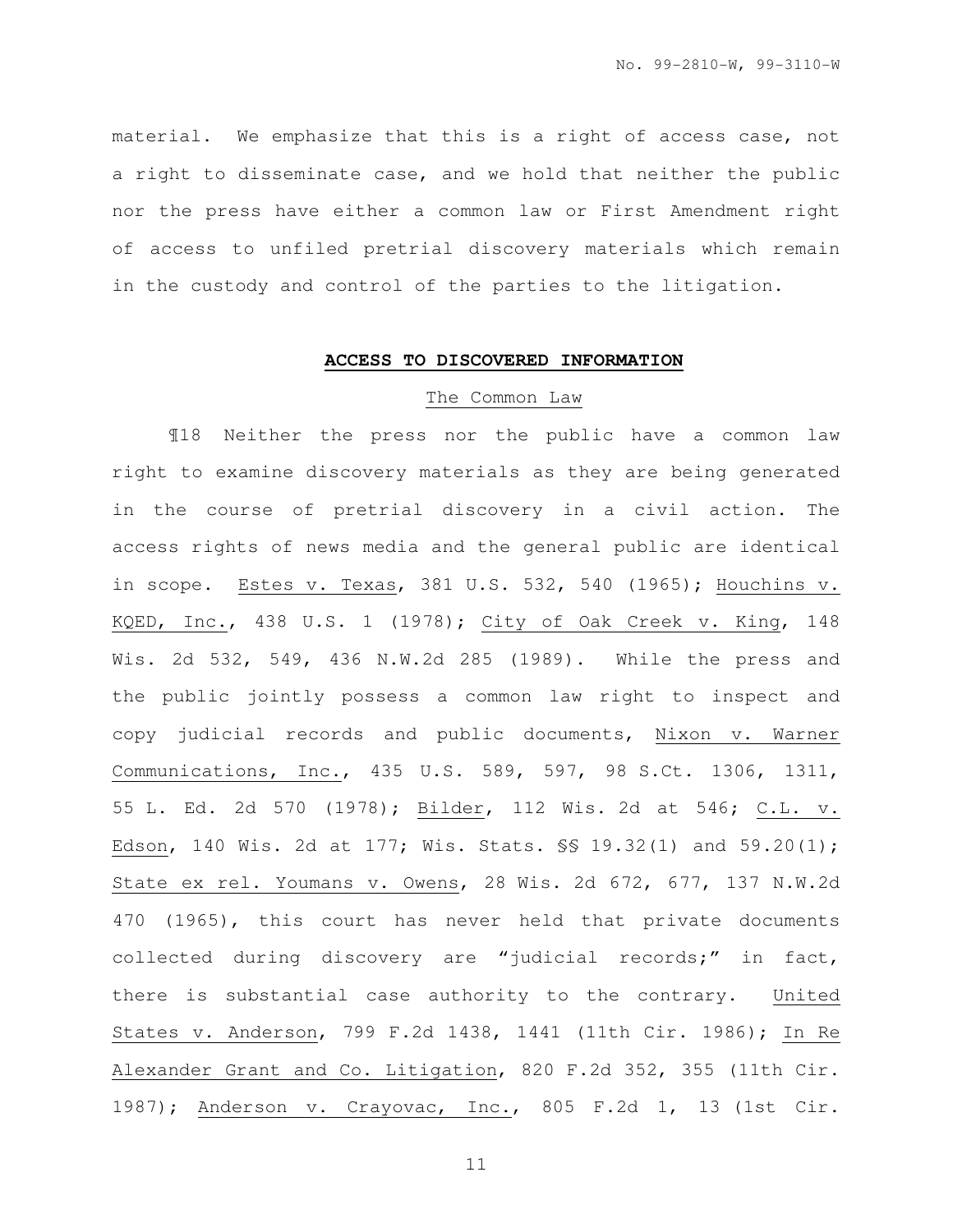1986). Although the case law refers to a common law presumption that the public and media may inspect judicial records, generally that presumption extends only to documents which have been filed with the court such as pleadings, Bilder, 112 Wis. 2d and settlement agreements, Edson, 140 Wis. 2d. The common law right of access does not extend to information collected through discovery which is not a matter of public record. Seattle Times Co. v. Rhinehart, 467 U.S. 20, 33 (1984).

¶19 Documents on file with a court or custodian may be considered public records. Newspapers, Inc. v. Breier, 89 Wis. 2d 417, 279 N.W.2d 179 (1979) (daily arrest records are public documents within the public records statute); Bilder, 112 Wis. 2d and Edson, 140 Wis. 2d. Some cases have held, however, that even documents that have been filed with the court are not necessarily included within the scope of the common law presumption of access unless such documents have been relied on in determining the litigant's substantive rights. In Re Reporters Comm. for Freedom of the Press, 773 F.2d 1325 (D.C. Circuit 1985) (Scalia, J., writing for court and Wright, J., dissenting, agree that the common law presumption of access does not go beyond evidentiary materials used in determining the litigant's substantive rights). Some cases have even held that the public's right of access extends only to materials considered by the court when ruling on dispositive pretrial motions, Matter of Continental Illinois Securities Litigation, 732 F.2d 1302 (7th Cir. 1984); Joy v. North, 692 F.2d 880 (2nd Cir. 1982). That is not the situation here. The discovery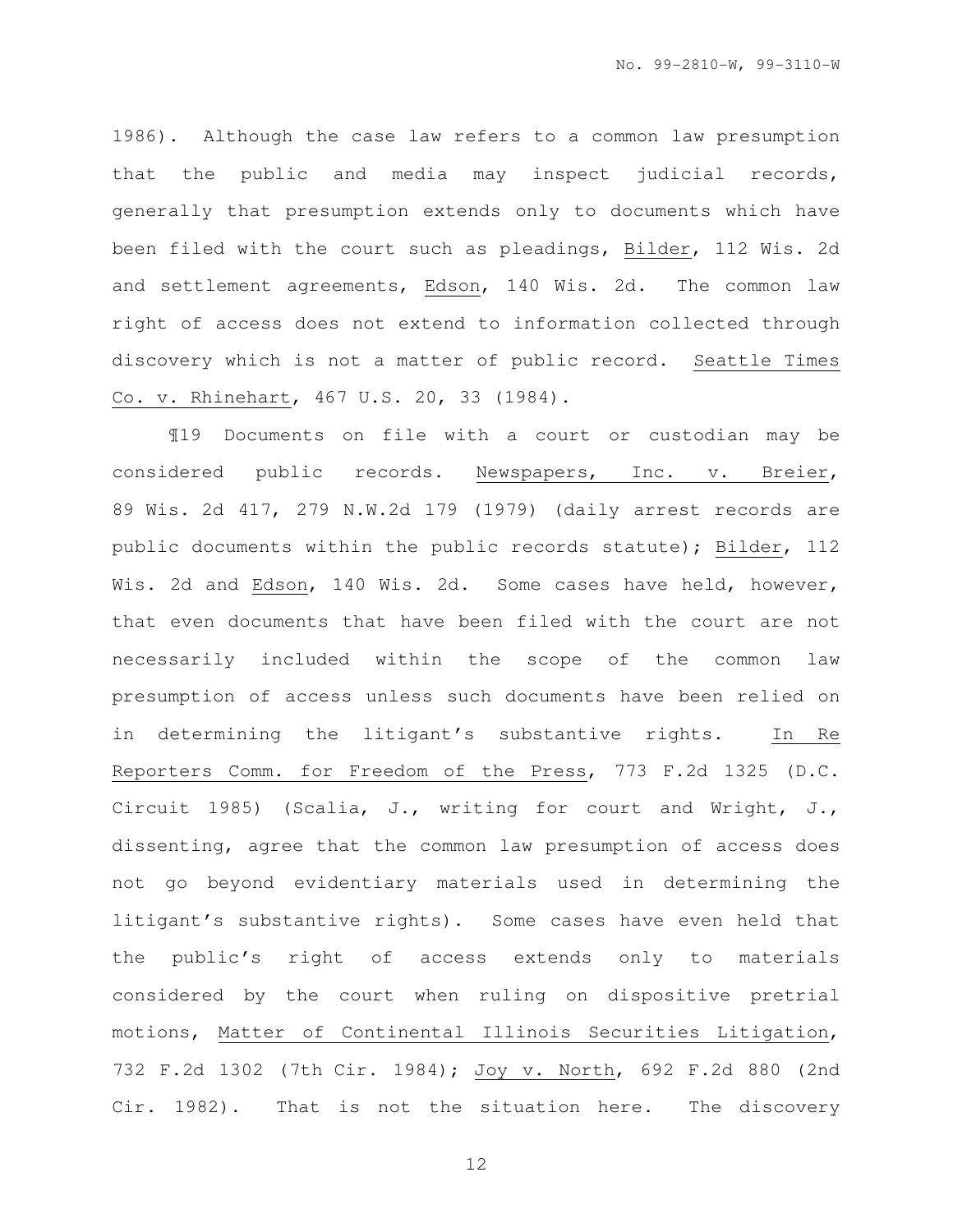materials sought--and which the circuit court granted MJS almost unrestricted access to--have not yet been filed nor used in any pretrial motions or rulings implicating the parties' substantive rights; in fact, the circuit court's order operates for the most part in futuro since the discovery process in the recently filed underlying action has only just begun.

¶20 In this state, unless otherwise ordered, the original copies of all depositions and other discovery materials are not filed in the circuit court but instead are retained by the party who initiated the discovery or that party's attorney. Wis. Stat.  $\frac{1}{5}$  804.01(6).<sup>5</sup> The circuit court never ordered that any depositions, either those already taken or those to be taken in the future, will be filed in court; consequently, the depositions obtained during pretrial discovery in the underlying action presumably will be retained by the party initiating the discovery procedures. The person before whom the depositions are taken must "securely seal" them and promptly serve the depositions upon the party or attorney requesting them, giving notice of the service to all parties and the court. Section 804.05(7). Upon payment of reasonable charges, a copy of the deposition shall be furnished to "any party or to the deponent."

<sup>5</sup> The statutory provisions dealing with videotapes of depositions are similar but not identical. For example, Wis. Stat. § 885.46 requires that the official before whom the videotape deposition is taken must maintain a secure and proper storage of the original videotape. Like transcripts, videotape depositions are not required to be filed in court. 1988 Judicial Council Note to Wis. Stat. § 885.43.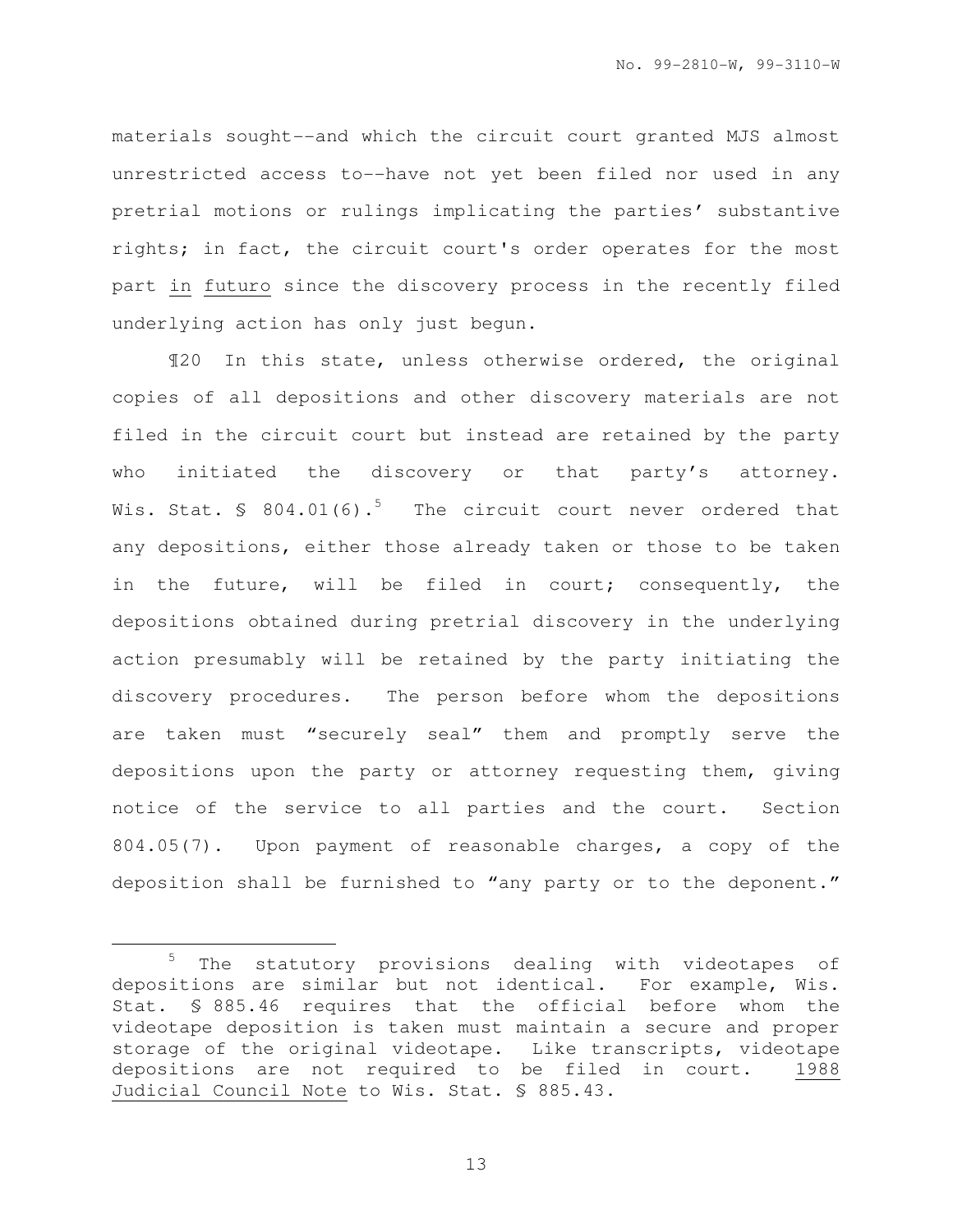Wis. Stat. § 804.05(7)(c). Based on this statutory scheme, we conclude the depositions generated in the pretrial discovery proceedings in the underlying action are not judicial records to which a common law presumption of access applies because they have not yet been filed in court, nor have they yet been used as evidentiary material in determining any of litigants' substantive rights. As long as these materials remain in the possession of the parties and have not yet been filed or even used in court, they remain the private, personal property of the litigants to which neither the media nor the public have a common law right of access.

## First Amendment Right of Access

¶21 Most of the cases addressing the issue of the public's or media's right of access--either common law or First Amendment--to pretrial discovery material arise in the context of a challenge to a protective order that has been issued, the effect of which is to seal the discovery materials from public examination. The instant case presents the converse of that situation: here the circuit court did not issue a protective order but rather issued what amounts to a blanket order compelling the parties and their attorneys to provide MJS with access to not only existing discovery materials in the possession of any of the parties, but apparently also to any such discovery materials to be generated in the future. In analyzing the appropriateness of such an order, the distinction must be maintained between the media's First Amendment right to disseminate information acquired during a trial, and the media's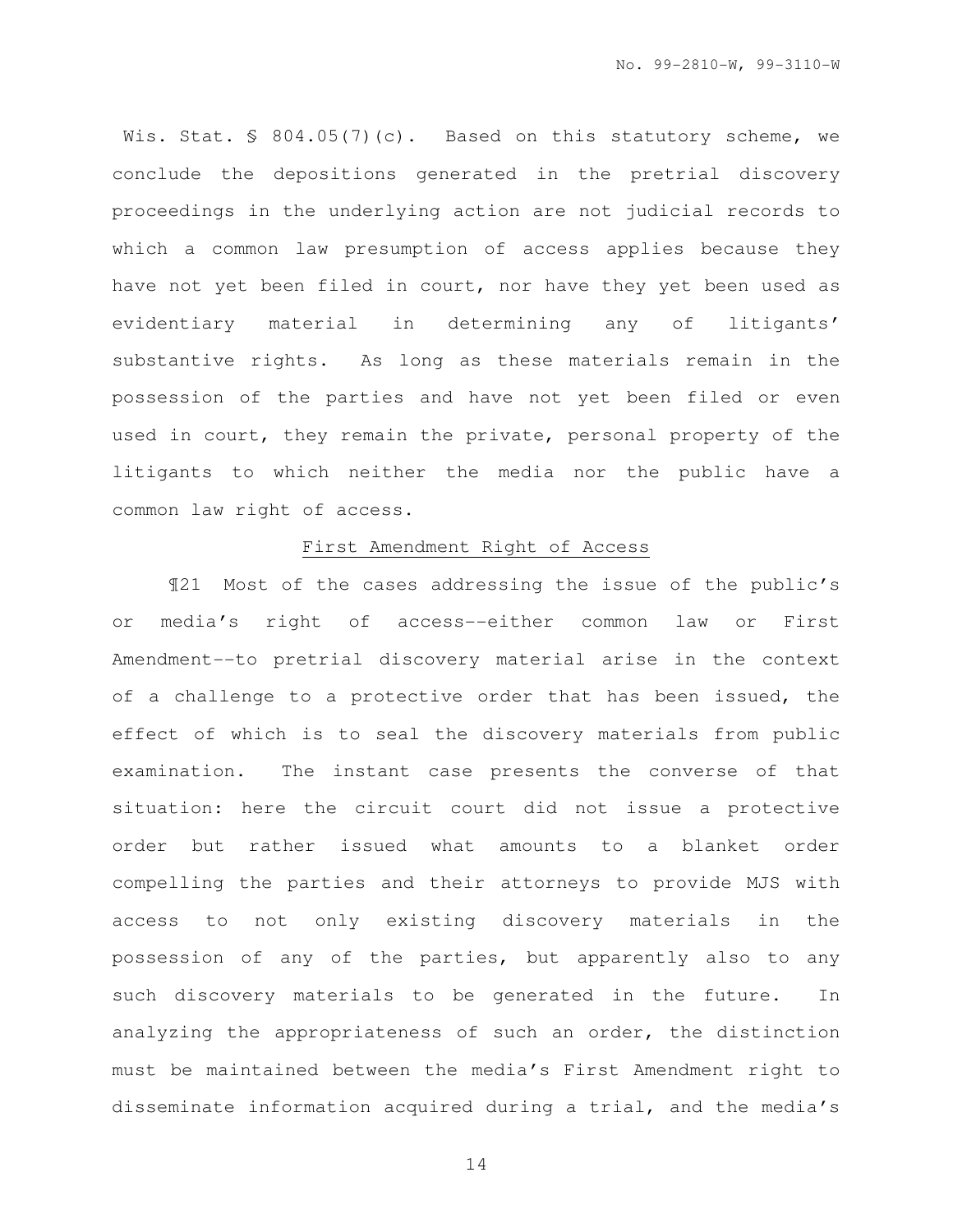right to access information generated in a pretrial discovery context. The instant case involves private litigants conducting pretrial discovery in preparation for a trial on a tort claim. Although MJS contends that the discovery materials in this case are public documents because they have been generated in a lawsuit brought in the state court system involving a large public works project funded by public tax monies, this is, in the final analysis, a civil dispute between private litigants. As in Seattle Times, here there is no governmental entity or public official who is currently an active party to this litigation. There are no allegations that public funds are in jeopardy in this lawsuit. The underlying case is a tort action brought by private plaintiffs against a corporate entity; public issues and concerns are not in dispute. The fact that this case arose from an accident at a public works project and has generated a great deal of publicity is not enough to transform this into the type of public controversy in which all documents are imbued with "public record" status.

¶22 In Seattle Times, the U.S. Supreme Court stated that "pretrial depositions and interrogatories are not public components of a civil trial." Id. 467 U.S. at 33 (footnote omitted). The court recognized that "[s]uch proceedings were not open to the public at common law. . . ." Id. Chief Justice Burger writing separately in another case asserted that "it has never occurred to anyone, so far as I am aware, that a pretrial deposition or pretrial interrogatories were other than wholly private to the litigants." Gannett Company v. DePasquale,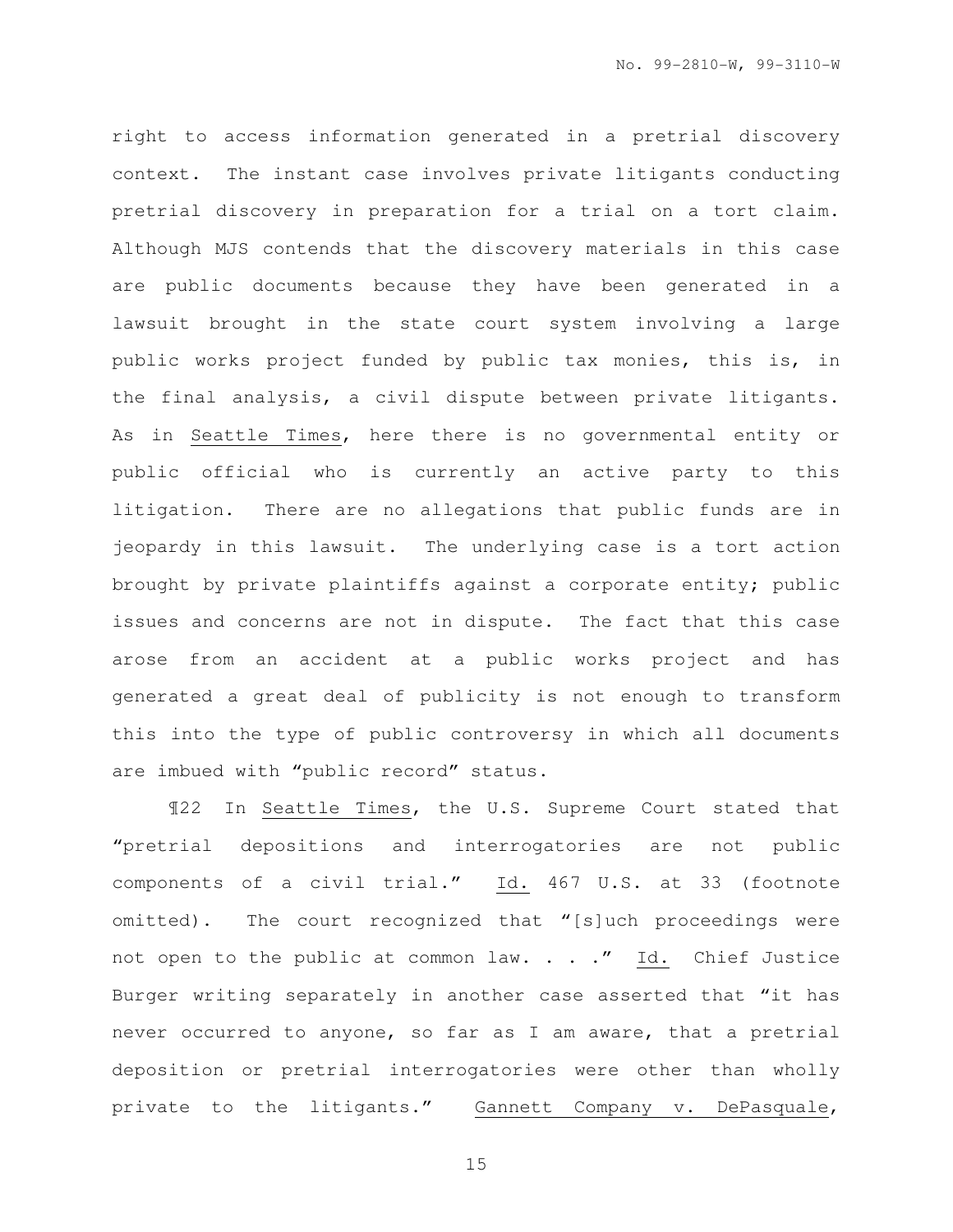443 U.S. 368, 396 (1979). The same is true with respect to the discovery materials at issue here. These are "wholly private to the litigants."

¶23 The issue in Seattle Times focused on the freedom of the press to publish pretrial discovery information rather than, as here, on the press's right of access to such information; nevertheless, that case is instructive. In Seattle Times, the newspaper was actually a defendant in a defamation action brought by Rhinehart, a leader of a religious group; the question was whether the newspaper could publish information it had gathered through the pretrial discovery process in the course of that civil litigation. The state trial court granted Rhinehart a protective order prohibiting the newspaper from disseminating information obtained in the discovery process; that order, however, did not apply to information gained through means outside of the discovery process. The protective order issued in Seattle Times was based on Washington's Civil Rule  $26(c)$ , which is almost identical to Wis. Stat. § 804.01(6).

¶24 In Seattle Times, the United States Supreme Court viewed the crucial issue as being whether a protective order precluding the newspaper from disseminating information gathered during the pretrial discovery process was an infringement on that party's First Amendment rights. The Court concluded it was not. Important to the Court's analysis was the fact that the Washington discovery rules (like ours, Wis. Stat. § 804.01(2)(a)) provide for liberal discovery, not limited to matters that will be admissible at trial; the rules only require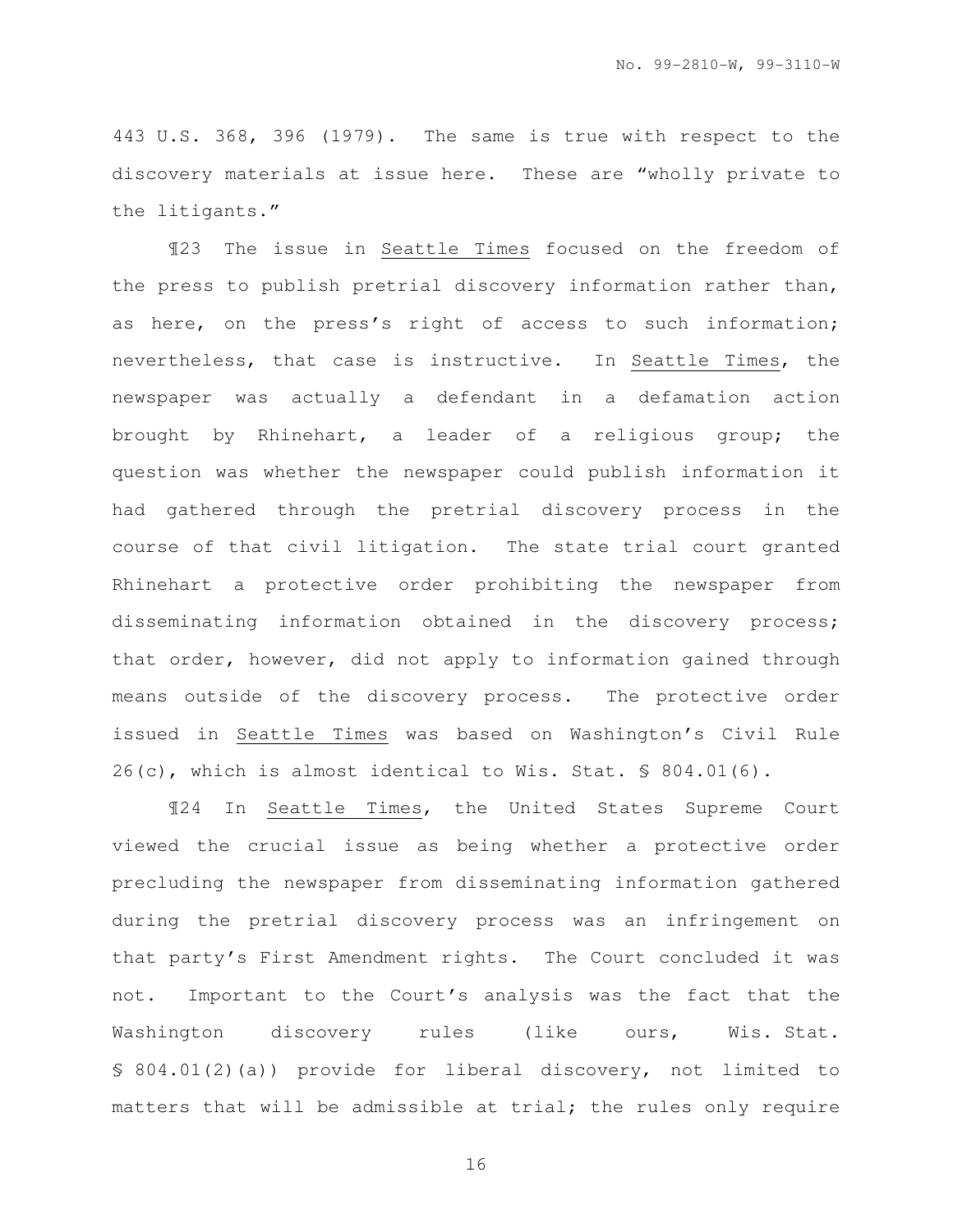that the information sought to be discovered is "not privileged," is "relevant" and appears "reasonably calculated" to lead to the discovery of admissible evidence. The Court pointed out that much of the information brought forth during pretrial discovery may be unrelated, or only tangentially related, to the underlying cause of action and that the discovery rules often allow extensive intrusion into the private affairs of both litigants and third parties. Seattle Times, 467 U.S. at 30-33. Commenting on the private nature of the pretrial discovery process, the Court in Seattle Times stated that "pretrial depositions and interrogatories are not public components of a civil trial." Id. at 33 (footnote omitted). Further, the Court noted that discovery rarely takes place in public and depositions are scheduled at times and places most convenient to those involved and that interrogatories are answered in private. Id. at 33, n.19.

¶25 In light of these factors, the United States Supreme Court in Seattle Times stated that restraints placed on discovered, but not yet admitted, information do not amount to a restriction on a traditionally public source of information. Id. Accordingly, because of the unique character of the discovery process, trial courts have substantial latitude to fashion protective orders. Id. at 36. Therefore, the court held "that where . . . a protective order is entered on a showing of good cause . . . is limited to the context of pretrial civil discovery, and does not restrict the dissemination of the information if gained from other sources,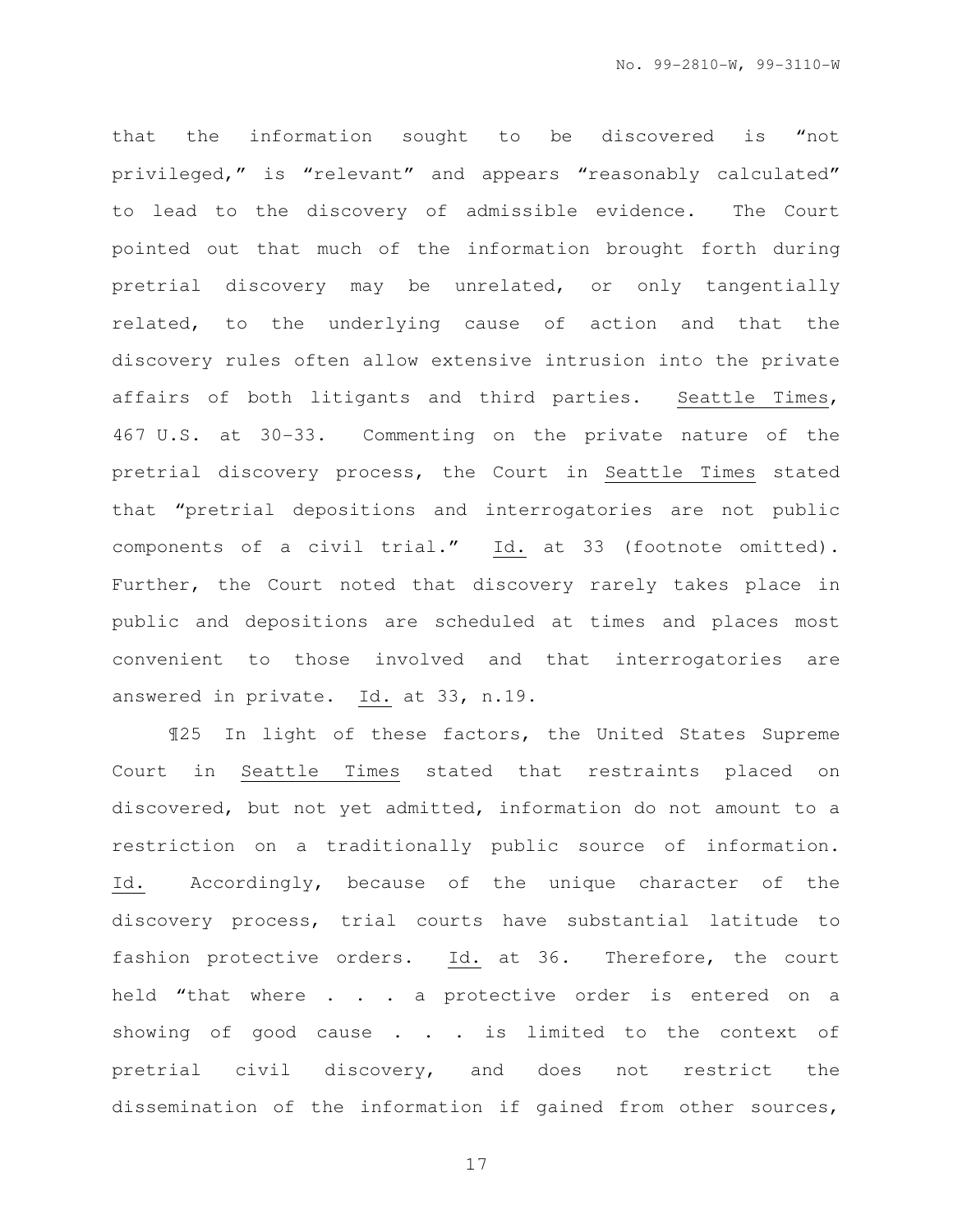it does not offend the First Amendment." Id. at 37 (footnote omitted). The protective order in that case which prohibited the newspaper from disseminating discovered information before trial was not the kind of classic prior restraint that required an exacting First Amendment scrutiny. Id. at 33.

¶26 As noted, the instant case is not a restriction on the media to disseminate discovery information: Mitsubishi never asked for, and the circuit court never entered, a protective order (except for the gag order relating to the five Mitsubishi employees which is not challenged in this court). Instead, this case involves the issue of whether MJS has a right of access to the discovery documents currently in possession of the private litigants in this case. We have already concluded that there is no common law right of access to such discovery documents especially because they have not been filed in the circuit court nor have they been used to determine any substantive rights of the parties. We also hold, for the reason suggested by the U.S. Supreme Court's analysis in Seattle Times, that neither the media nor the public have a First Amendment right to have access to such pretrial discovery materials.

¶27 The District of Columbia Circuit Court of Appeals in Reporters Comm. for Freedom of the Press, 773 F.2d 1325 (1985) addressed the issue of whether there was a First Amendment right to court records of civil proceedings. The court identified and analyzed the two-prong test utilized for determining whether the public has a First Amendment right of access to judicial proceedings: (1) whether the proceeding has historically been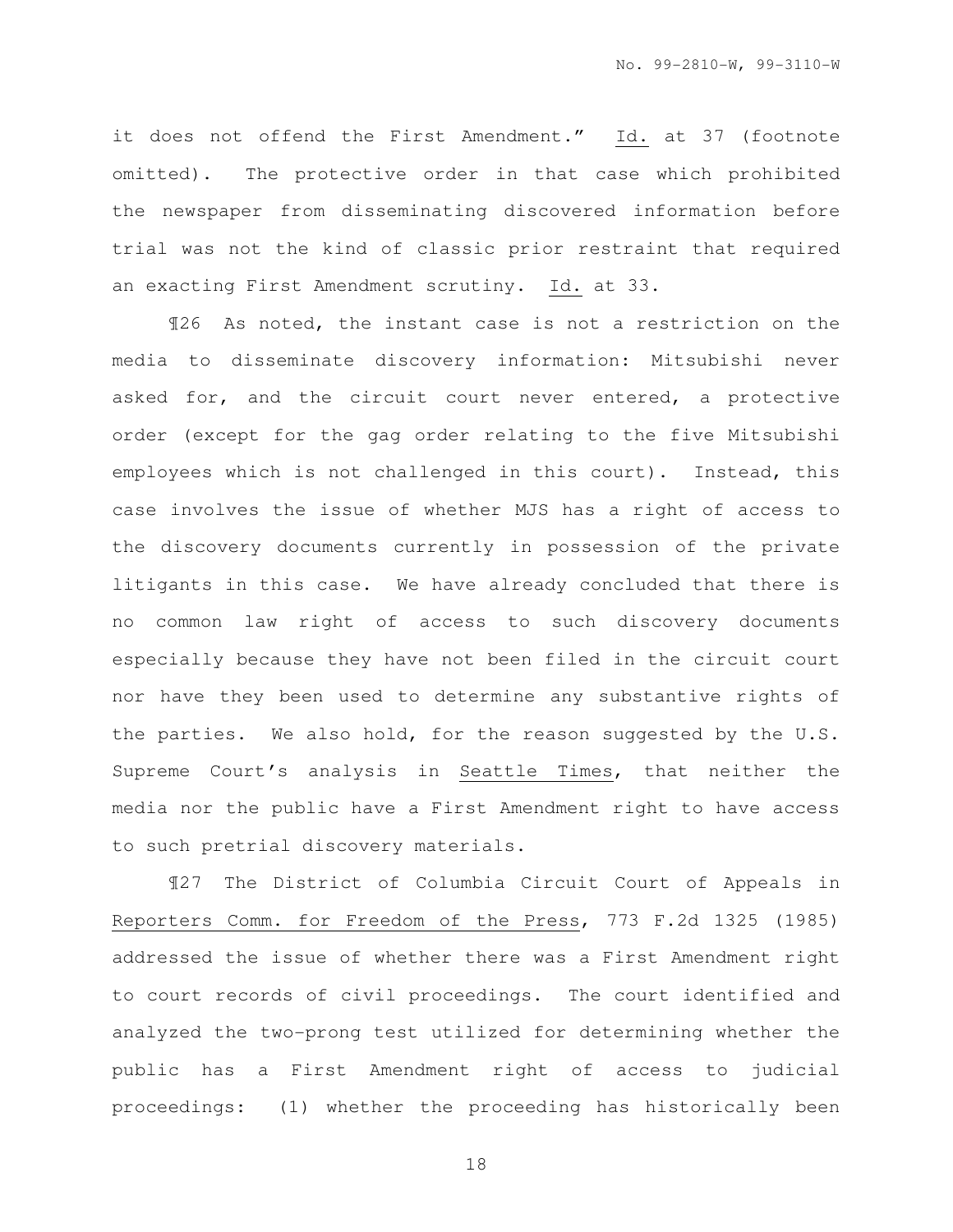open, and (2) whether the right of access plays an essential role in the proper functioning of the judicial process and the government as a whole. Id. at 1331. Both those questions have to be answered affirmatively before a constitutional requirement of access could be imposed. Id. Judge Scalia, writing for the District of Columbia Circuit Court of Appeals, exhaustively examined historical tradition but found no clear, longestablished historical practice that would support the pronouncement of a constitutional rule precluding courts from treating the records of private civil actions as private matters until trial or judgment. Then, applying a functional analysis to the issue of whether media access to pretrial discovery materials plays an essential role in the proper functioning of the judicial process, the court concluded that the press had no constitutional right of access to pretrial discovery materials until such materials had been admitted into evidence. Judge Scalia read Seattle Times and Chief Justice Burger's observation in Gannett Co. v. DePasquale, 443 U.S. at 396, that pretrial depositions and interrogatories are "wholly private to the litigants," as recognizing that the admission of evidence is the "touchstone" of a First Amendment right to public access. 773 F.2d at 1338. In other words, Judge Scalia believes there is no right of public access to discovery materials until such materials are actually admitted at trial. The court went even further and held that until final judgment is entered, the district court could, without violating the First Amendment, categorically refuse to grant the press access to pretrial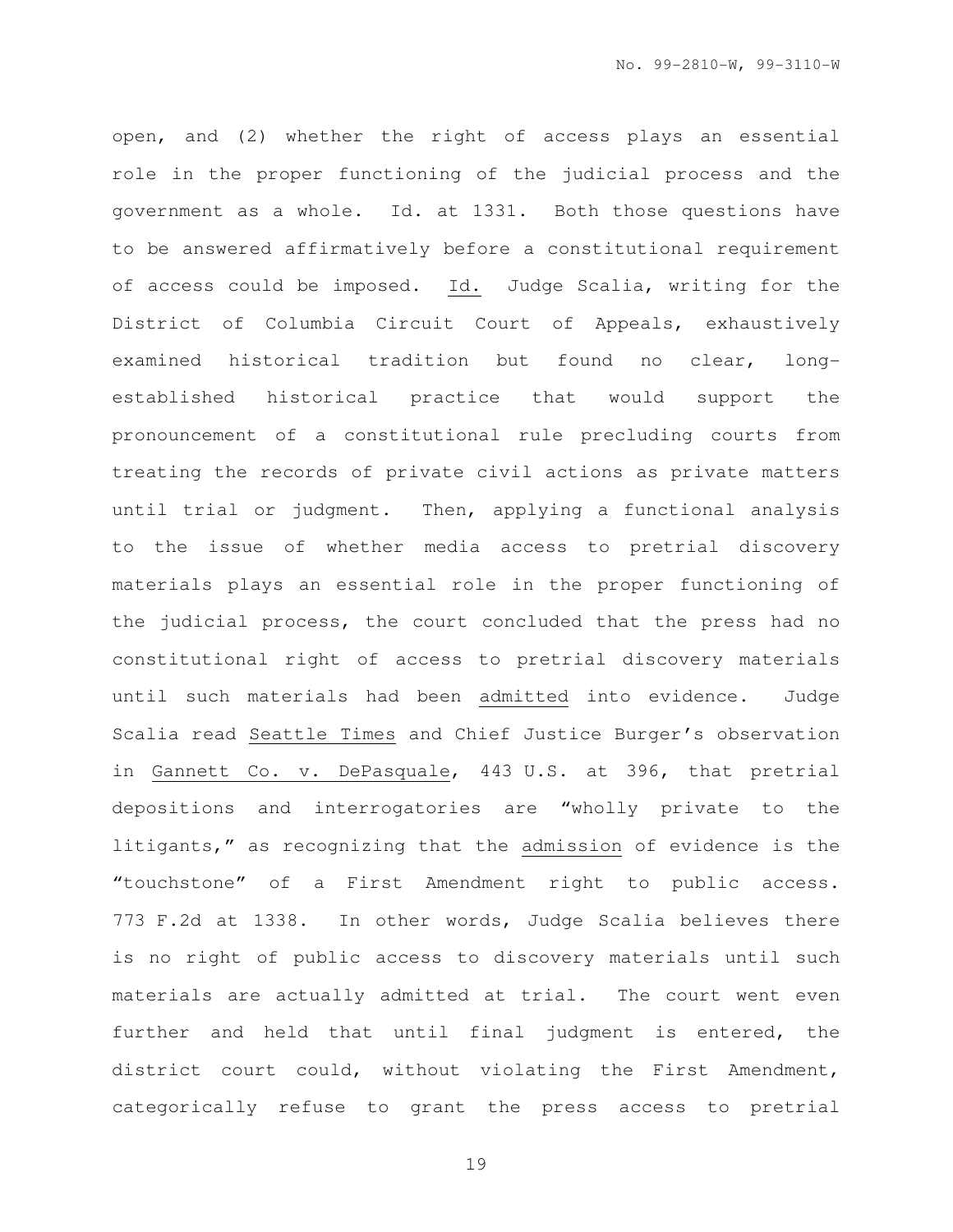discovery materials. Specifically, the appeals court said that the press had no First Amendment entitlement to a document-bydocument determination of the need for a protective order prior to the entry of the final judgment. Id. Moreover, the court reasoned that a document-by-document justification for ordering trial exhibits to be sealed would be "simply unworkable" and "utterly infeasible." Id.

¶28 In the instant case, the circuit court's suggestion that the parties have the burden to file motions for protective relief on a case-by-case or deposition-by-deposition basis would be subject to this same criticism: it is "simply unworkable" because of the burden it would impose on the circuit court, especially in a case where it is likely that the discovery process will be prolonged and extensive.

¶29 The circuit court permitted MJS to intervene in this action for the limited purpose of obtaining access to the pretrial discovery material, not yet filed in the circuit court and much of which has not yet even been generated. According to the court, the lawyers holding these depositions and discovery materials are "custodians of public records." From that premise, the circuit court found that MJS had a protectable legal interest permitting its intervention as a matter of right under Wis. Stat. § 809.03 to obtain access to these materials. For the reasons discussed above, we conclude this goes too far. We hold that unfiled, pretrial discovery materials generated in a civil action between private parties are not public records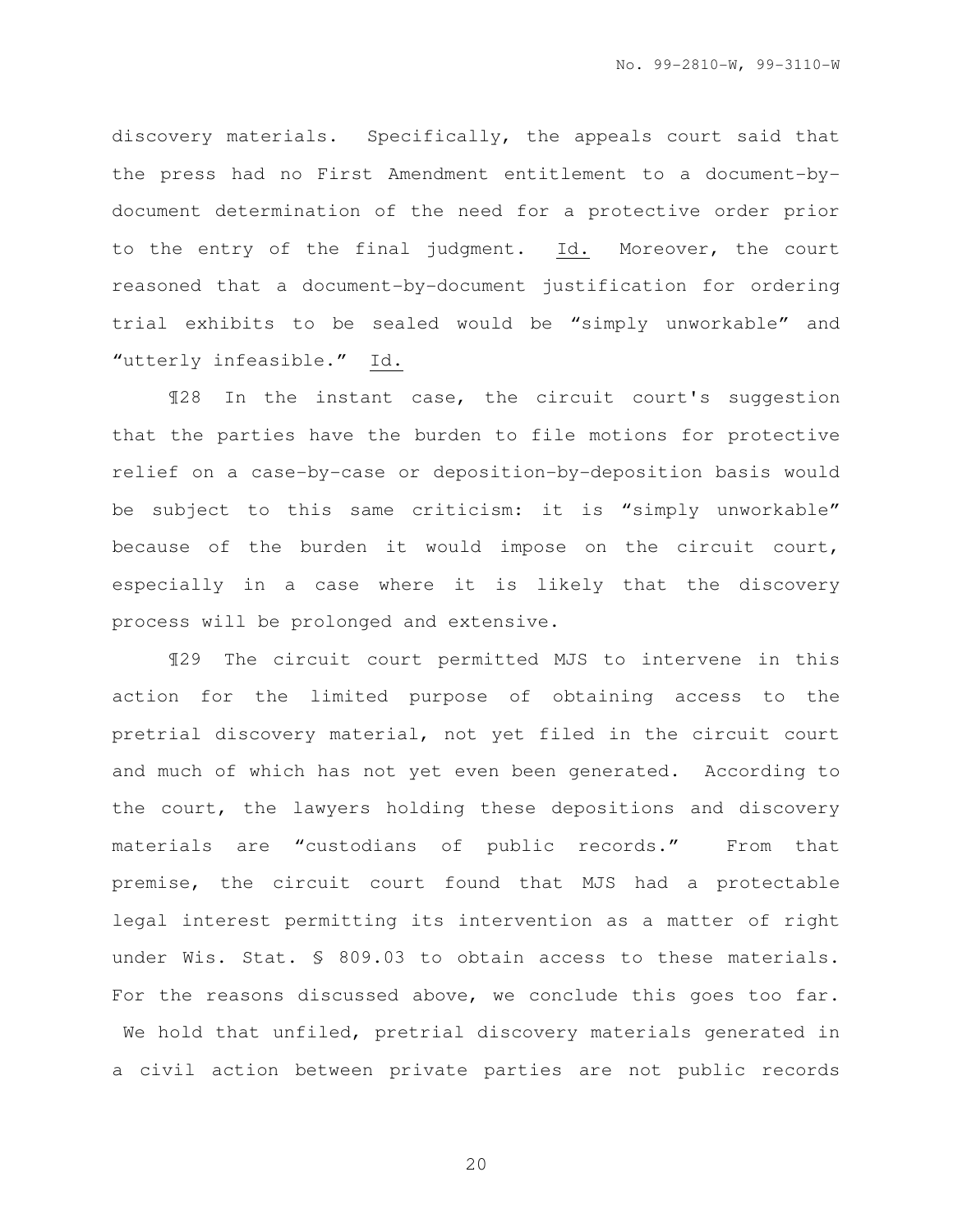and that neither the public nor MJS has either a common law or First Amendment right of access to such materials.<sup>6</sup>

¶30 Because MJS has no common law or First Amendment right of access to the pretrial discovery materials it sought in this case, the circuit court erred in permitting MJS to intervene and erred in ordering the parties and their attorneys to provide copies of such materials upon request to MJS. We deem the broad scope of the circuit court's October 29, 1999 order to be a violation of the circuit court's plain duty and of plain principles of law; accordingly, the petitioner has made a sufficient showing to justify supervisory relief. See State ex rel. Beaudry v. Panosian, 35 Wis. 2d 418, 426, 151 N.W.2d 48 (1967) and State ex rel. Newspapers v. Circuit Court, 124 Wis. 2d at 513. Therefore, we grant Mitsubishi's petition for a supervisory writ to prohibit the circuit court from enforcing its October 29, 1999 order; we vacate the stay previously entered by this court on December 7, 1999, and we dismiss the petition for review in Case No. 99-2810-W. We direct that further proceedings in this matter shall be conducted in accordance with this opinion.

i

 $6$  We express no opinion concerning whether the parties may release to the media any depositions and discovery material the parties or their attorneys may have in their possession. Wis. Stat. § 804.01(6). We only hold that the circuit court may not compel the parties or their attorneys to provide the media with access to such unfiled pretrial discovery materials. Accordingly, we vacate the stay previously entered in this matter which had the effect of precluding the parties or their attorneys from voluntarily providing the media with access to discovery materials.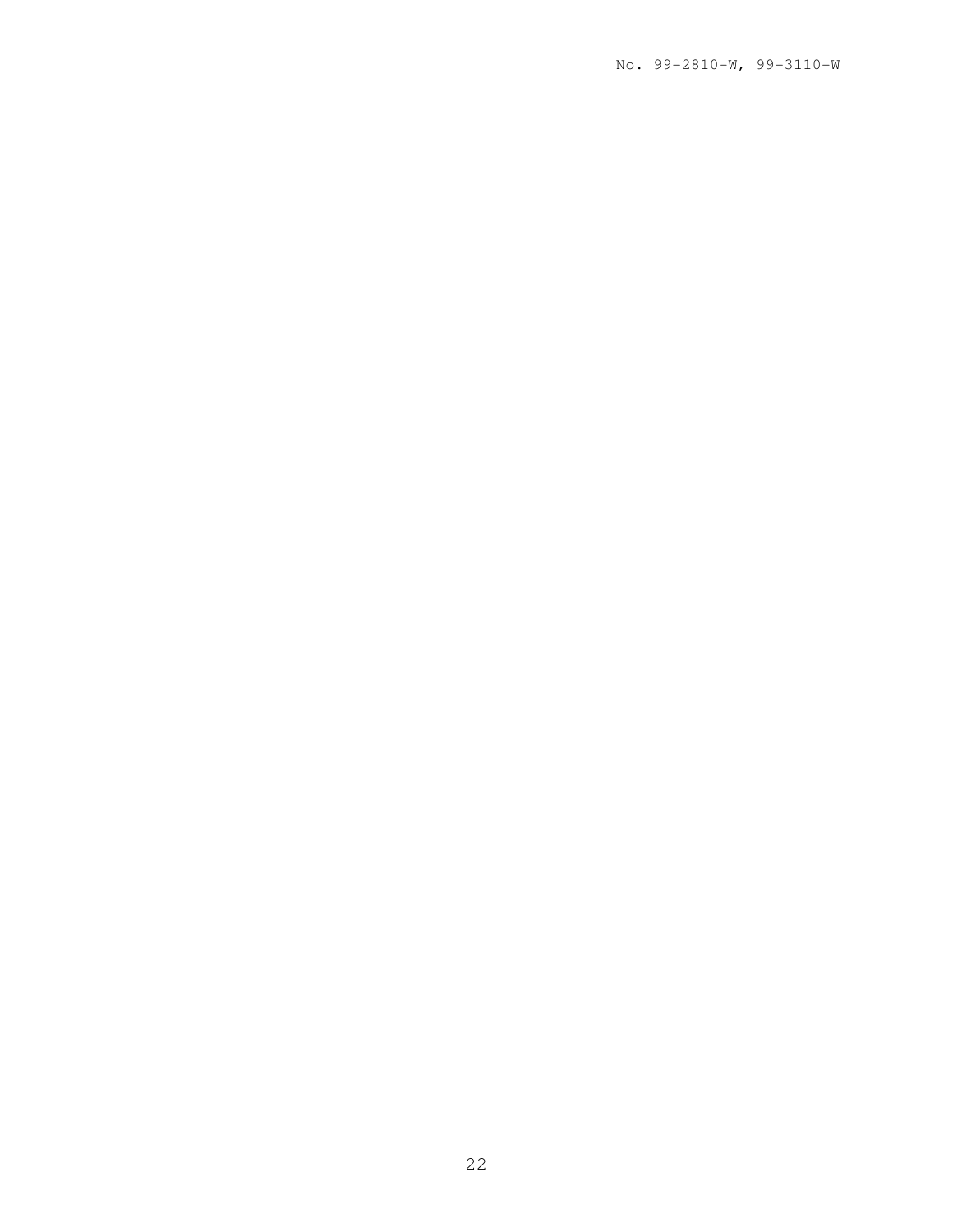¶31 SHIRLEY S. ABRAHAMSON, CHIEF JUSTICE (concurring). The majority opinion's holding is very narrow: "We hold that unfiled, pretrial discovery materials generated in a civil action between private parties are not public records and that neither the public nor MJS [Milwaukee Journal Sentinel] has either a common law or First Amendment right of access to such materials." Majority op. at ¶ 29 (emphasis added). The majority repeatedly states its holding that the circuit court erred as a matter of law in providing the media with access to unfiled pretrial discovery material because access to unfiled pretrial discovery material is not protected by common law or the First Amendment. Majority op. 11 2, 17, 20, 26, 29 and n.5 (emphasis added).

¶32 I can accept this narrow holding even though it elevates form over substance. In this case the circuit court did not order the depositions in question to be filed in circuit court as is the court's prerogative under Wis. Stat. § 804.01(6) (1997-98).<sup>7</sup> The circuit court did, however, exercise control over the depositions and in effect, ordered them filed and then released to the parties with instructions.

¶33 As a result of the majority opinion, if the Milwaukee Journal Sentinel still wants access to the depositions, it should begin again in the circuit court. The newspaper should, as it did in this matter, move to intervene in the action for

i

 $7$  The Milwaukee Journal Sentinel does not assert in this court a right to sit in on depositions. Rather, the newspaper seeks affirmation of the circuit court's order that deposition transcripts be provided to the newspaper.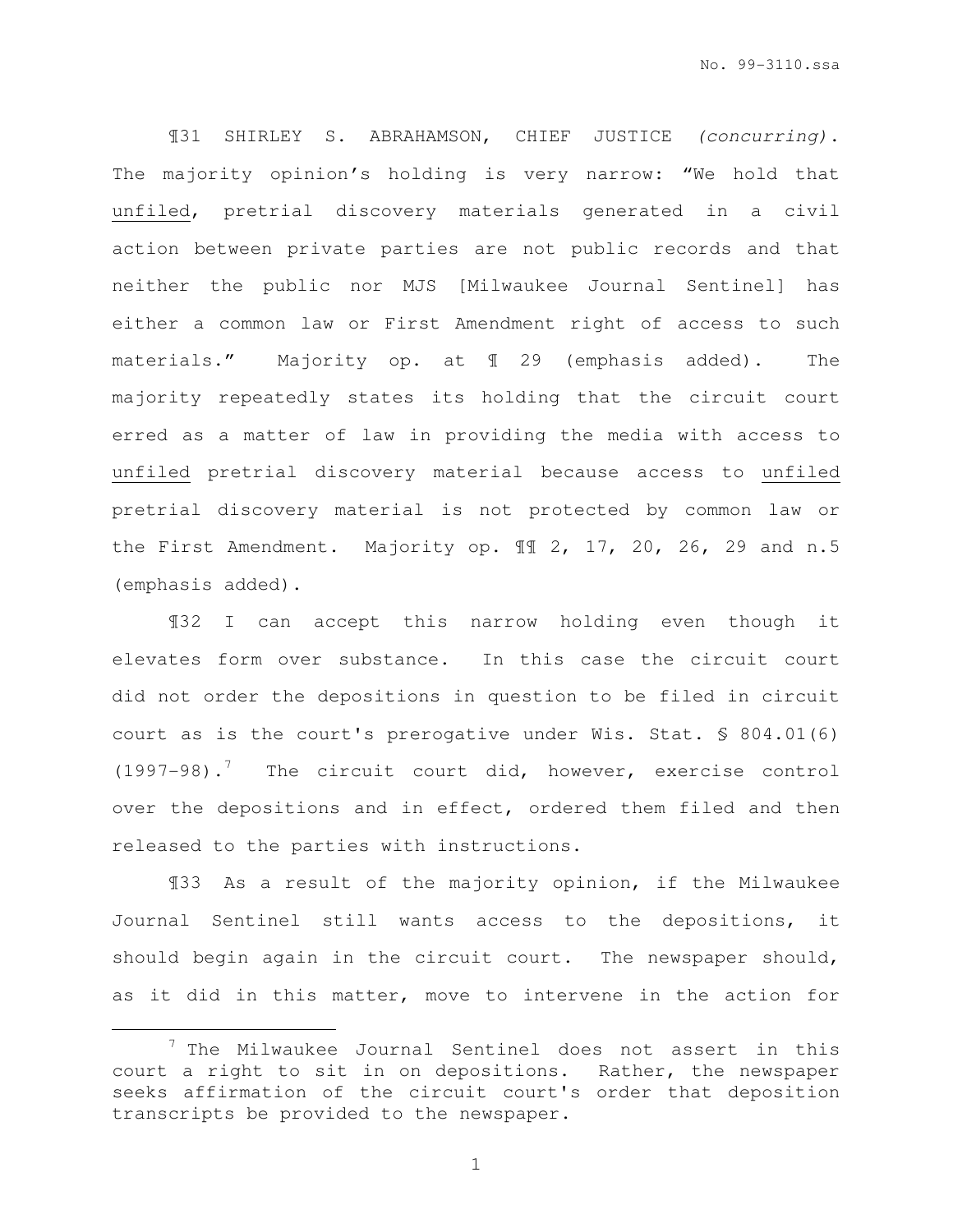the limited purpose of seeking access to pretrial depositions. It should request the circuit court to order the depositions filed in circuit court and to authorize the newspaper to have access to the depositions.<sup>8</sup> The circuit court may, in its discretion, then order release of all, part or none of the depositions filed in court. Judicial restriction on access to pretrial discovery material is valid, when good cause is shown, such as potential harm to commercial, economic, privacy or reputational interests of parties or nonlitigants and the possible prejudice to the parties' fair trial rights. Wis. Stat. § 804.01(3) directs the circuit court to balance these concerns and to issue protective orders when appropriate.<sup>9</sup> The circuit court's exercise of discretion balances two competing principles fundamental to pretrial discovery: (1) The public at large pays for the courts; discovery is governed by the courts; the public has an interest in all stages of a judicial proceeding; and the subject of some cases involves a public

Wis. Stat. § 804.01(3) provides:

i

Protective orders. (a) Upon motion by a party or by the person from whom discovery is sought, and for good cause shown, the court may make any order which justice requires to protect a party or person from annoyance, embarrassment, oppression, or undue burden or expense, including but not limited to one or more of the following . . . .

<sup>8</sup> A motion to intervene for a limited purpose is the appropriate procedure. See, e.g., In re NASDAQ Market-Makers Antitrust Litigation, 164 F.R.D. 346, 350-51 (S.D.N.Y. 1996).

<sup>&</sup>lt;sup>9</sup> The circuit court exercised its discretion in this case. Mitsubishi failed to seek a protective order, even when the circuit court invited such a request.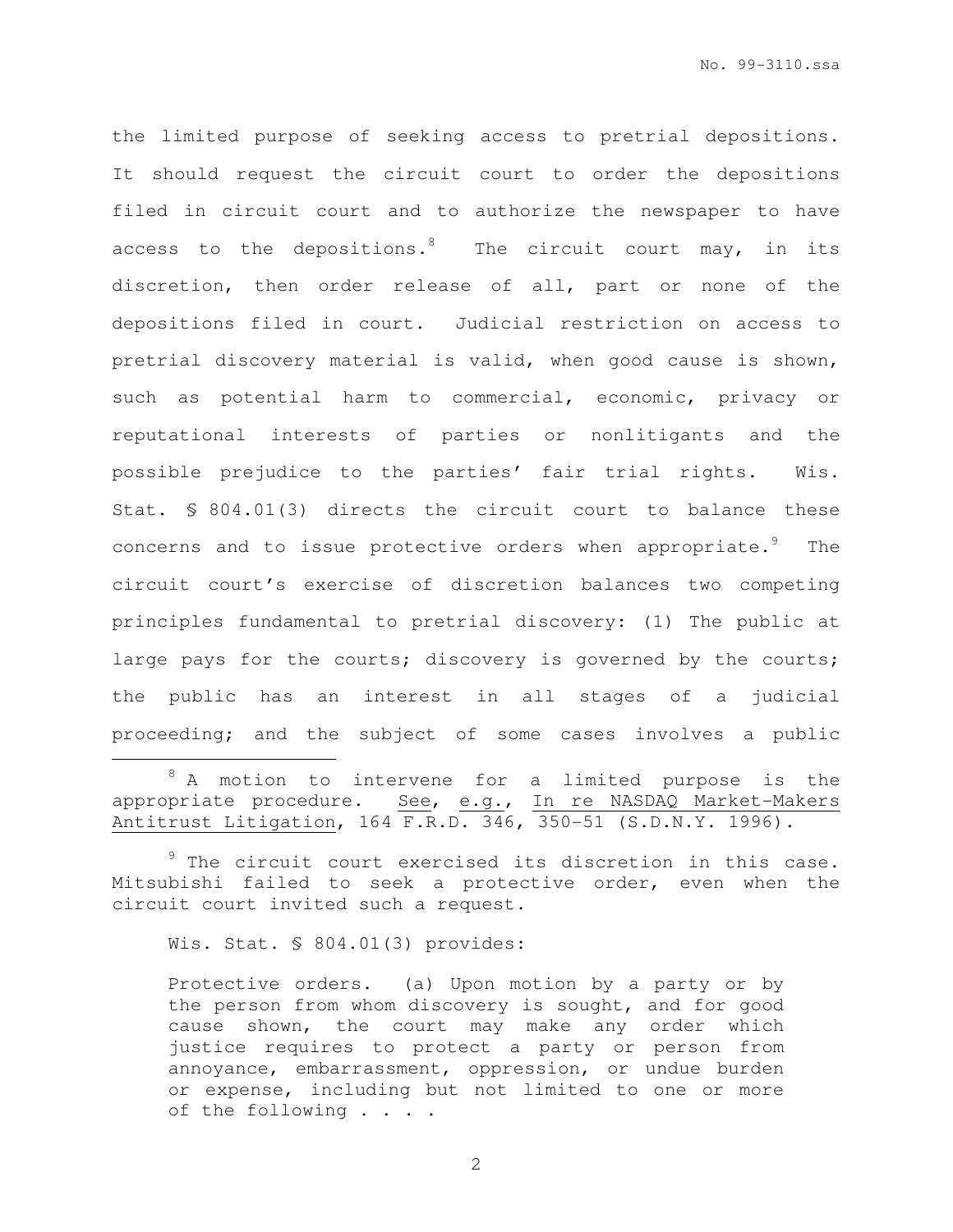No. 99-3110.ssa

interest; and (2) Pretrial discovery, unlike the trial itself, is usually conducted in private; the scope of discoverable information is broad, including material that cannot be introduced into evidence at trial; and pretrial discovery is designed for the party receiving it, not for strangers to the case.

I

¶34 The circuit court has express authority to order the depositions in question in the present case to be filed with the court. Wis. Stat. § (Rule) 804.01(6) provides that the original copies of pretrial discovery material shall be retained by the party initiating the discovery "unless the court in any action orders otherwise" (emphasis added).<sup>10</sup>

¶35 This reading of Wis. Stat. § (Rule) 804.01(6) conforms to the historical development of the rule. Until 1986 deposition transcripts were filed with the circuit court immediately after they were taken. Wis. Stat. § 804.05(7)(a)  $(1983-84)$ .<sup>11</sup> The deposition became part of the court record and

(6) Custody of discovery documents. (a) Unless the court in any action orders otherwise, the original copies of all depositions, interrogatories, requests for admission and responses thereto, and other discovery documentation shall be retained by the party who initiated the discovery or that party's attorney. (b) The original copy of a deposition shall be retained by the attorney sealed as received from the person recording the testimony until the appeal period has expired, or until made a part of the record.

 $11$  Wis. Stat. § 804.05(7)(a) (1983-84) stated in part:

 $10$  Wis. Stat. § 804.01(6) (1997-98) states: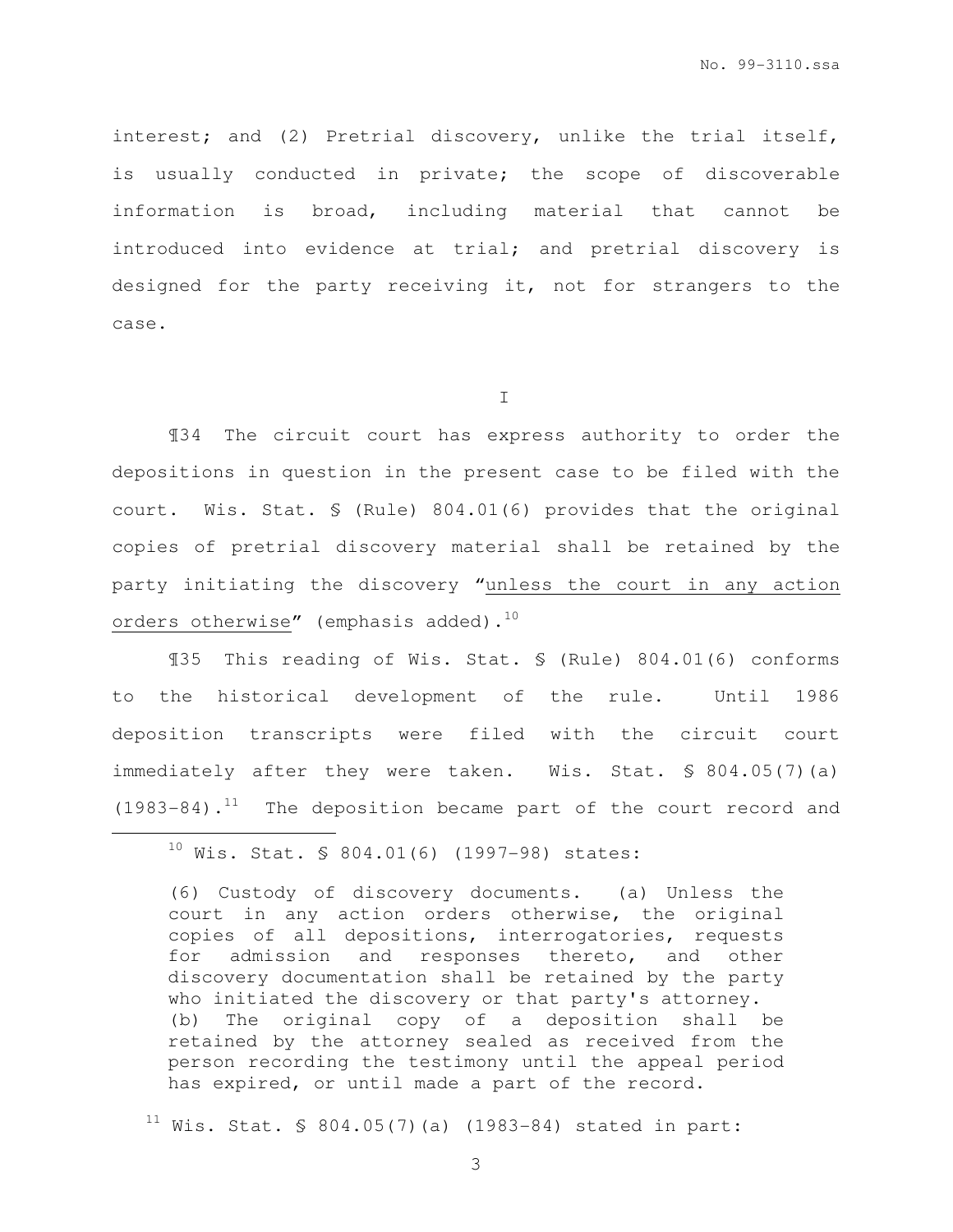apparently was available to the public pursuant to Wis. Stat. § 59.14 (1983-84), subject to statutory and common law limitations on public access. $^{12}$ 

¶36 In 1986, pursuant to Supreme Court Order, Wis. Stat. § (Rule) 804.01(6) was created to provide that pretrial discovery material is retained by the parties rather than filed in circuit court unless the circuit court orders otherwise. The drafting file for the newly created Wis. Stat. § 801.04(6) demonstrates that the only reason for the change was to ease the filing burden on the circuit courts and their clerks. $^{13}$  The 1986 amendment does not alter the nature of the deposition transcripts, which are documents that are under the custody and control of the circuit court.

¶37 This reading of Wis. Stat. § (Rule) 804.01(6) is consistent with Federal Rules of Civil Procedure 5(d), which is the model for Wisconsin's analogous  $$804.01(6).$ <sup>14</sup> Rule 5(d)

The person [who recorded the deposition] shall then securely seal the deposition in an envelope indorsed with the title of the action and marked "Deposition of (here insert the name of the deponent)" and shall promptly file it with the court in which the action is pending . . . .

 $12$  For a discussion of limitations, see C.L. v. Edson, 140 Wis. 2d 168, 180-82, 409 N.W.2d 417 (Ct. App. 1987).

 $13$  See Drafting File for Wis. Stat. § 801.04(6).

 $14$  Wis. Stat. § 804.01(3)(a) (regarding protective orders) is comparable to Federal Rules of Civil Procedure Rule 26(c): Wis. Stat. § 804.01(6) is comparable to Federal Rules of Civil Procedure Rule 5(d).

Rule 5(d) provides:

i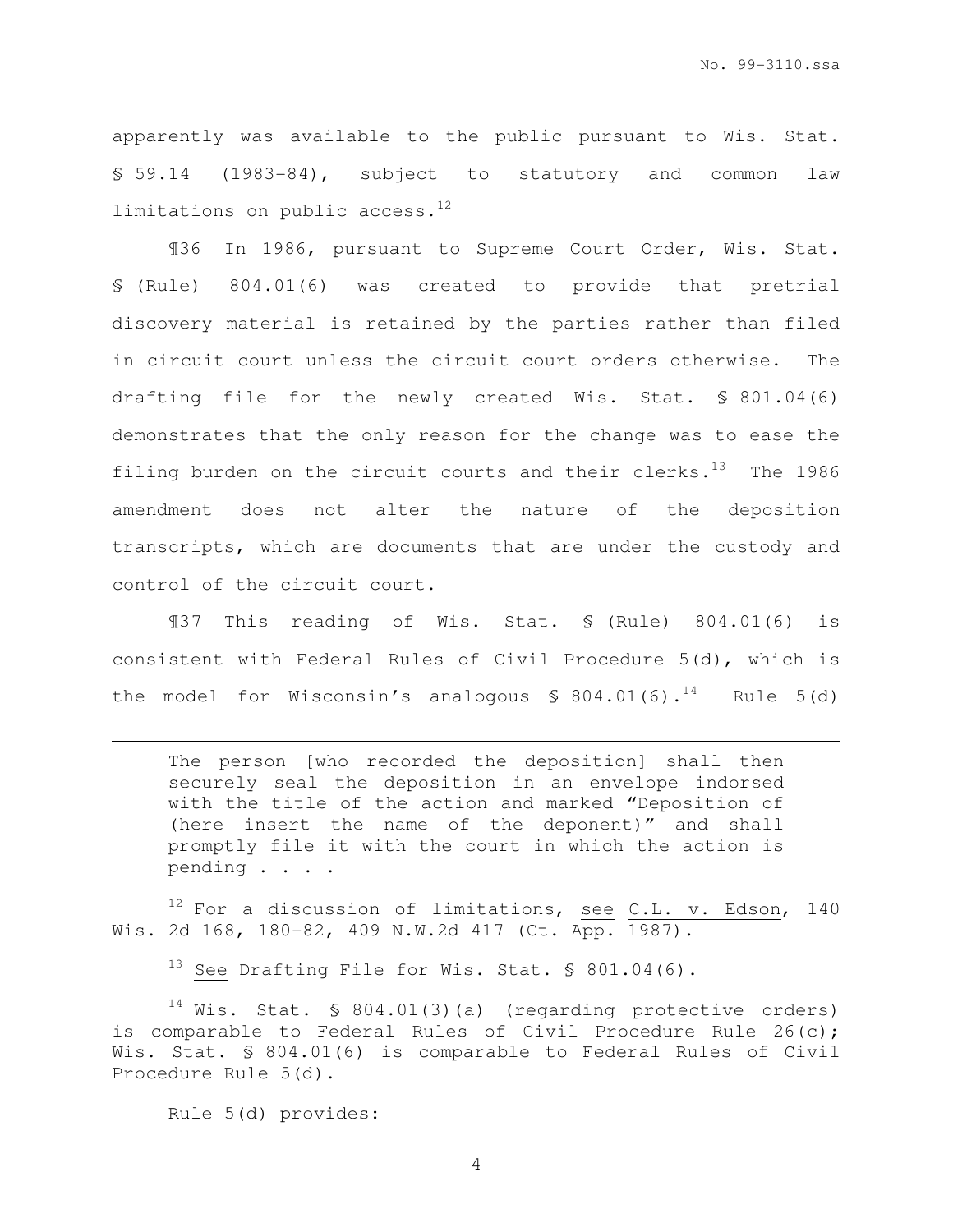No. 99-3110.ssa

states that discovery papers required to be served shall be filed with the district court unless the district court orders otherwise for discovery material. Local rules in many federal district courts provide, as does Wis. Stat. § 804.01(6), that discovery material need not be filed with the district court except by order of the district court. The federal Advisory Committee notes that accompany Rule 5(d) and a proposed amendment to change Rule 5(d) to read like § 804.01(6) state the Committee's rationale clearly: Rule 5(d), the proposed amendment and the local rules embody the Committee's concern that discovery material may be of interest to nonparties and that the general public should be afforded access to discovery material whenever possible.<sup>15</sup>

¶38 Thus the fact that the depositions are now retained by parties pursuant to Wis. Stat. § (Rule) 804.01(6) does not

Filing; Certificate of Service. All papers after the complaint required to be served upon a party, together with a certificate of service, shall be filed with the court within a reasonable time after service, but the court may on motion of a party or on its own initiative order that depositions upon oral examination and interrogatories, requests for documents, requests for admission, and answers and responses thereto not be filed unless on order of the court or for use in the proceeding.

<sup>15</sup> See Public Citizen v. Liggett Group, Inc., 858 F.2d 775, 788-90 (1st Cir. 1988); In re "Agent Orange" Product Liability Litigation, 821 F.2d 139, 145-47 (2d Cir. 1987); In re NASDAQ Market-Makers Antitrust Litigation, 164 F.R.D. 346, 354 (S.D.N.Y. 1996); Hawley v. Hall, 131 F.R.D. 578, 581-83 (D. Nev. 1990).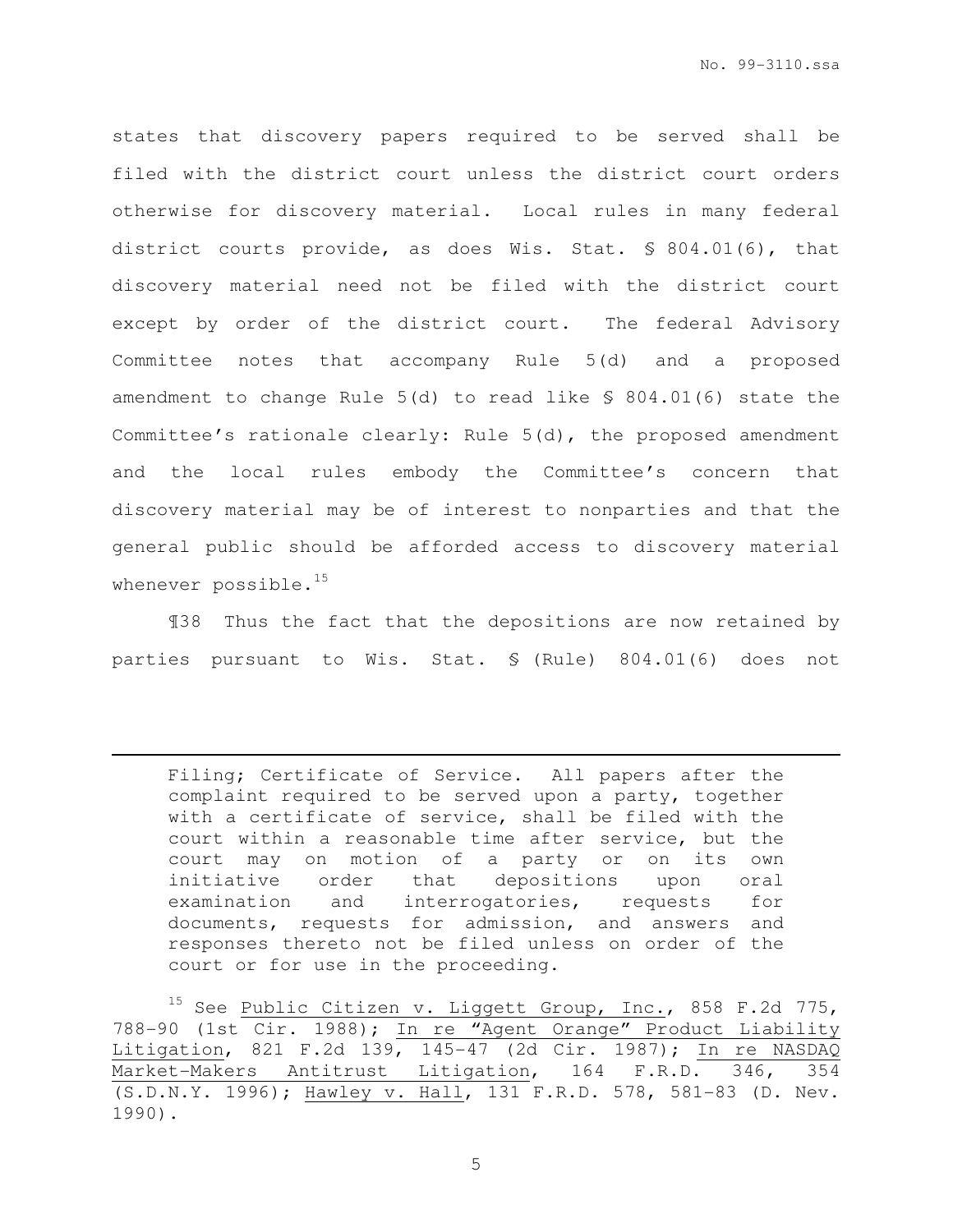change the circuit court's control over the depositions and the circuit court's power to order them filed in court.

II

¶39 The majority opinion does not address under what circumstances a nonparty may have access to depositions filed in circuit court. The majority opinion merely holds that common law and the First Amendment do not require public access to unfiled pretrial discovery material.

¶40 I need not discuss the common law or First Amendment rights to public access of pretrial discovery material that is filed in court. The Wisconsin rules set forth in Wis. Stat. ch. 804 relating to discovery govern public access to filed pretrial discovery material. The rules recognize that private litigants have protectable interests in information disclosed through discovery and afford means for protecting those interests. Public access is not permitted when good cause is shown to close access. Wis. Stat. § 804.01(3)(a), like Federal Rule of Civil Procedure Rule 26(c),<sup>16</sup> provides in pertinent part that "[u]pon

<sup>&</sup>lt;sup>16</sup> Rule 26(c) provides:

Protective Orders. Upon motion by a party or by the person from whom discovery is sought, accompanied by a certification that the movant has in good faith conferred or attempted to confer with other affected parties in an effort to resolve the dispute without court action, and for good cause shown, the court in which the action is pending or alternatively, on matters relating to a deposition, the court in the district where the deposition is to be taken may make any order which justice requires to protect a party or person from annoyance, embarrassment, oppression, or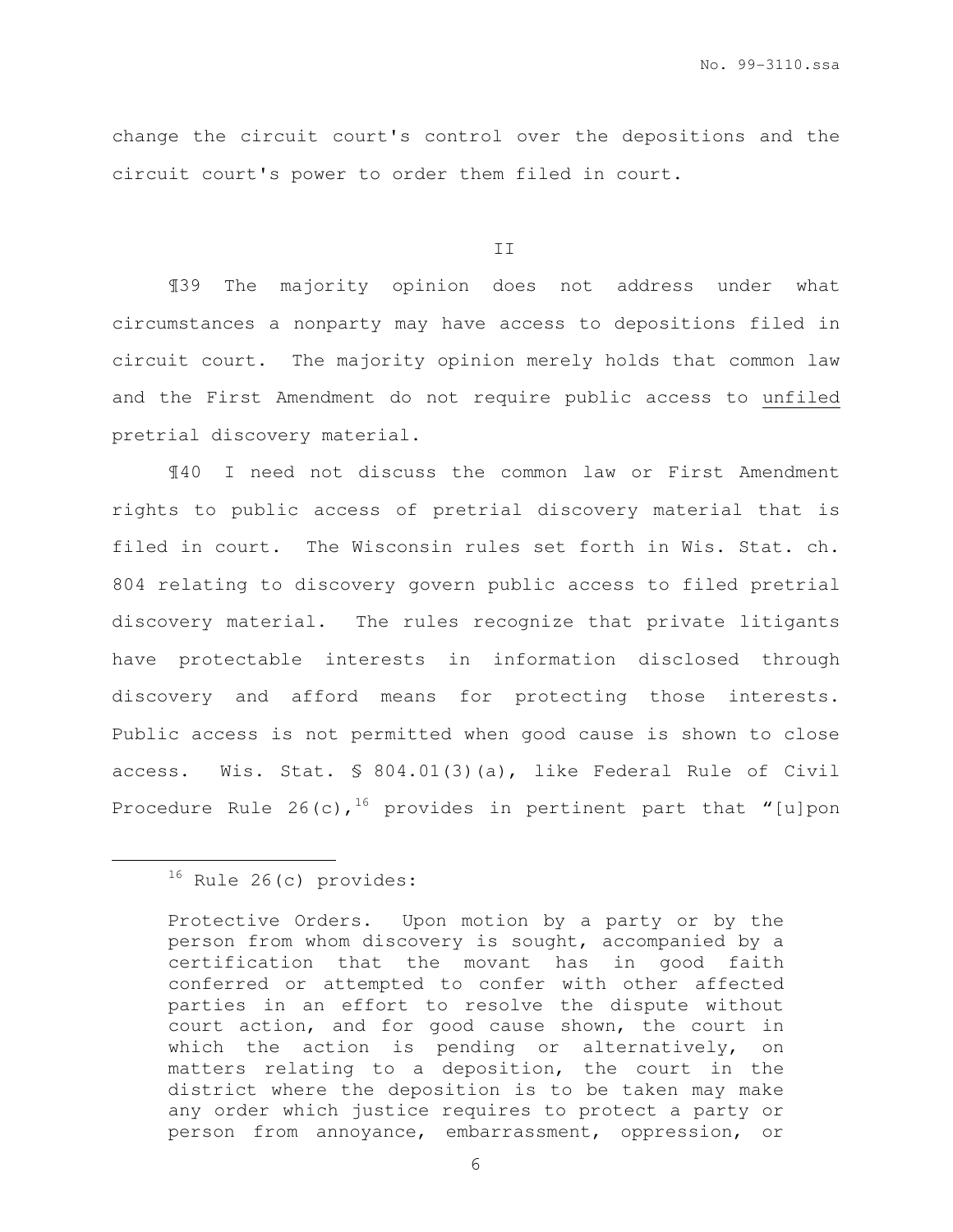No. 99-3110.ssa

motion by a party or by the person from whom discovery is sought, and for good cause shown, the court may make any order which justice requires to protect a party or person from annoyance, embarrassment, oppression, or undue burden or expense . . . ." Thus a party may seek a protective order to limit access to pretrial discovery material if the party shows good cause. "[T]he obverse also is true, i.e. if good cause is not shown, the discovery materials in question should not receive judicial protection and therefore would be open to the public for inspection. $''^{17}$  In other words, unless the public has access to discovery material under the law, a party would not need a court order seeking to protect the material.<sup>18</sup>

#### III

¶41 I conclude that Wis. Stat. §§ (Rules) 804.01(3) and 804.01(6) permit a person, including the media, to intervene in an action for the limited purpose of asking the court to order pretrial discovery material to be filed in the court and to order access to the filed pretrial discovery material. I further conclude that the circuit court must exercise its discretion in determining whether to allow access to all, part

undue burden or expense, including one or more of the following . . . .

<sup>17</sup> In re "Agent Orange" Product Liability Litigation, 821 F.2d 139, 145 (2d Cir. 1987).

 $18$  See also Wis. Stat. § 885.44(13)(a) regarding videotaped depositions, which expressly provides that a copy of a videotaped deposition or a written transcript or audio recording shall be provided to any party or other person authorized by the court.